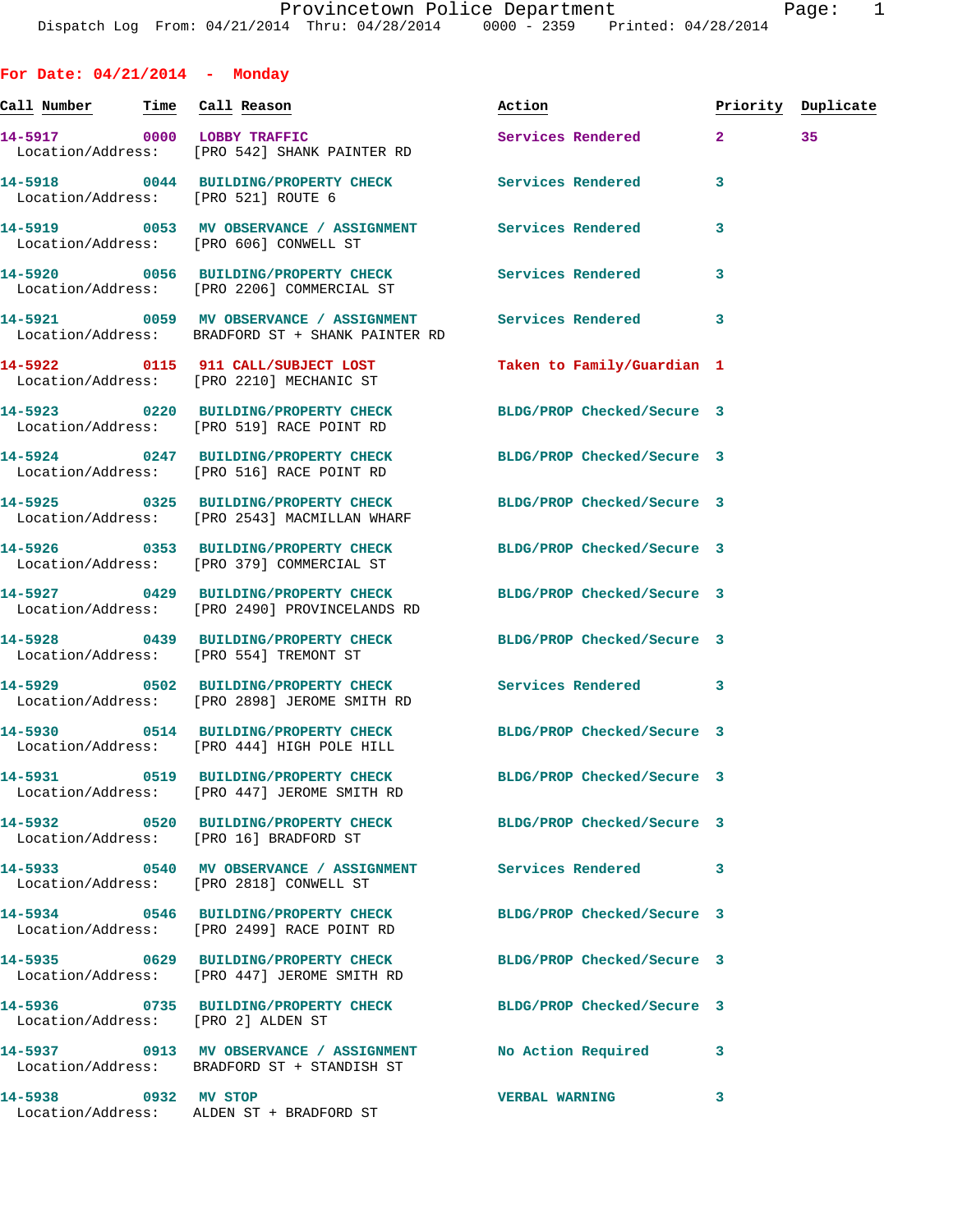|                                                            | Provincetown Police Department<br>Dispatch Log From: 04/21/2014 Thru: 04/28/2014 0000 - 2359 Printed: 04/28/2014 |                        |              | Page: 2 |  |
|------------------------------------------------------------|------------------------------------------------------------------------------------------------------------------|------------------------|--------------|---------|--|
|                                                            | 14-5939 0954 MEDICAL EMERGENCY Transported to Hospital 1<br>Location/Address: [PRO 3222] ALDEN ST                |                        |              |         |  |
|                                                            | 14-5941 1035 PARK, WALK & TALK 10 No Action Required 2<br>Location/Address: [PRO 516] RACE POINT RD              |                        |              |         |  |
|                                                            | 14-5944 1108 TRAFFIC CONTROL<br>Location/Address: [PRO 105] COMMERCIAL ST                                        | <b>GONE ON ARRIVAL</b> | $\mathbf{3}$ |         |  |
| 14-5943 1113 MV COMPLAINT<br>Location/Address: BRADFORD ST |                                                                                                                  | No Action Required     | $\mathbf{2}$ |         |  |
|                                                            | 14-5942 1116 PARK, WALK & TALK<br>Location/Address: RYDER ST + COMMERCIAL ST                                     | No Action Required     | $\mathbf{2}$ |         |  |
|                                                            | 14-5945 1127 FIRE, OTHER Services Rendered 1<br>Location/Address: [PRO 248] COMMERCIAL ST                        |                        |              | 3       |  |
|                                                            | 14-5946 1130 PARKING COMPLAINT / GENERAL No Action Required 3<br>Location/Address: [PRO 2194] COMMERCIAL ST      |                        |              |         |  |
|                                                            | 14-5947 1135 MV DISABLED<br>Location/Address: ROUTE 6 + SHANK PAINTER RD                                         | Services Rendered 2    |              |         |  |
| Location/Address: COMMERCIAL ST                            | 14-5948 1148 ALARM - GENERAL BLDG/PROP Checked/Secure 1                                                          |                        |              |         |  |
|                                                            | 14-5949 1159 TRAFFIC CONTROL<br>Location/Address: COMMERCIAL ST + FRANKLIN ST                                    | No Action Required 3   |              |         |  |
|                                                            | 14-5950 1208 MV OBSERVANCE / ASSIGNMENT No Action Required 3<br>Location/Address: [PRO 606] CONWELL ST           |                        |              |         |  |
|                                                            | 14-5951 1209 PARK, WALK & TALK<br>Location/Address: [PRO 537] SHANK PAINTER RD                                   | No Action Required     | $\mathbf{2}$ |         |  |
|                                                            | 14-5952 1214 MV OBSERVANCE / ASSIGNMENT No Action Required 3<br>Location/Address: CONWELL ST + HARRY KEMP WAY    |                        |              |         |  |
|                                                            | 14-5953 1233 FOUND PURSE<br>Location/Address: [PRO 2539] RYDER ST                                                | Services Rendered 3    |              |         |  |
|                                                            | 14-5954 1333 MV OBSERVANCE / ASSIGNMENT Citation/Warning Issued 3<br>Location/Address: RYDER ST + BRADFORD ST    |                        |              |         |  |
| 14-5955 1343 MV STOP                                       | Location/Address: BRADFORD ST + RYDER ST                                                                         | <b>VERBAL WARNING</b>  | $\mathbf{3}$ |         |  |
|                                                            | 14-5956 1412 ALARM - GENERAL<br>Location/Address: [PRO 3204] COMMERCIAL ST                                       | Services Rendered 1    |              |         |  |
|                                                            | 14-5957 1537 BUILDING/PROPERTY CHECK BLDG/PROP Checked/Secure 3<br>Location/Address: [PRO 2898] JEROME SMITH RD  |                        |              |         |  |
| 14-5958 1551 MV HIT & RUN                                  | Location/Address: [PRO 2935] COMMERCIAL ST                                                                       | Services Rendered 2    |              |         |  |
| Location/Address: CONWELL ST                               | 14-5959 1637 MV OBSERVANCE / ASSIGNMENT Services Rendered 3                                                      |                        |              |         |  |
| Location/Address: [PRO 2] ALDEN ST                         | 14-5960 1718 BUILDING/PROPERTY CHECK BLDG/PROP Checked/Secure 3                                                  |                        |              |         |  |
|                                                            | 14-5961 1734 LOST WEDDING BAND<br>Location/Address: [PRO 542] SHANK PAINTER RD                                   | Services Rendered 3    |              |         |  |
| 14-5962 1755 COMPLAINT<br>Location/Address: CONWELL ST     |                                                                                                                  | Services Rendered 3    |              |         |  |
| 14-5963 1810 ALARM - GENERAL                               |                                                                                                                  | False Alarm 1          |              |         |  |

Location/Address: [PRO 182] COMMERCIAL ST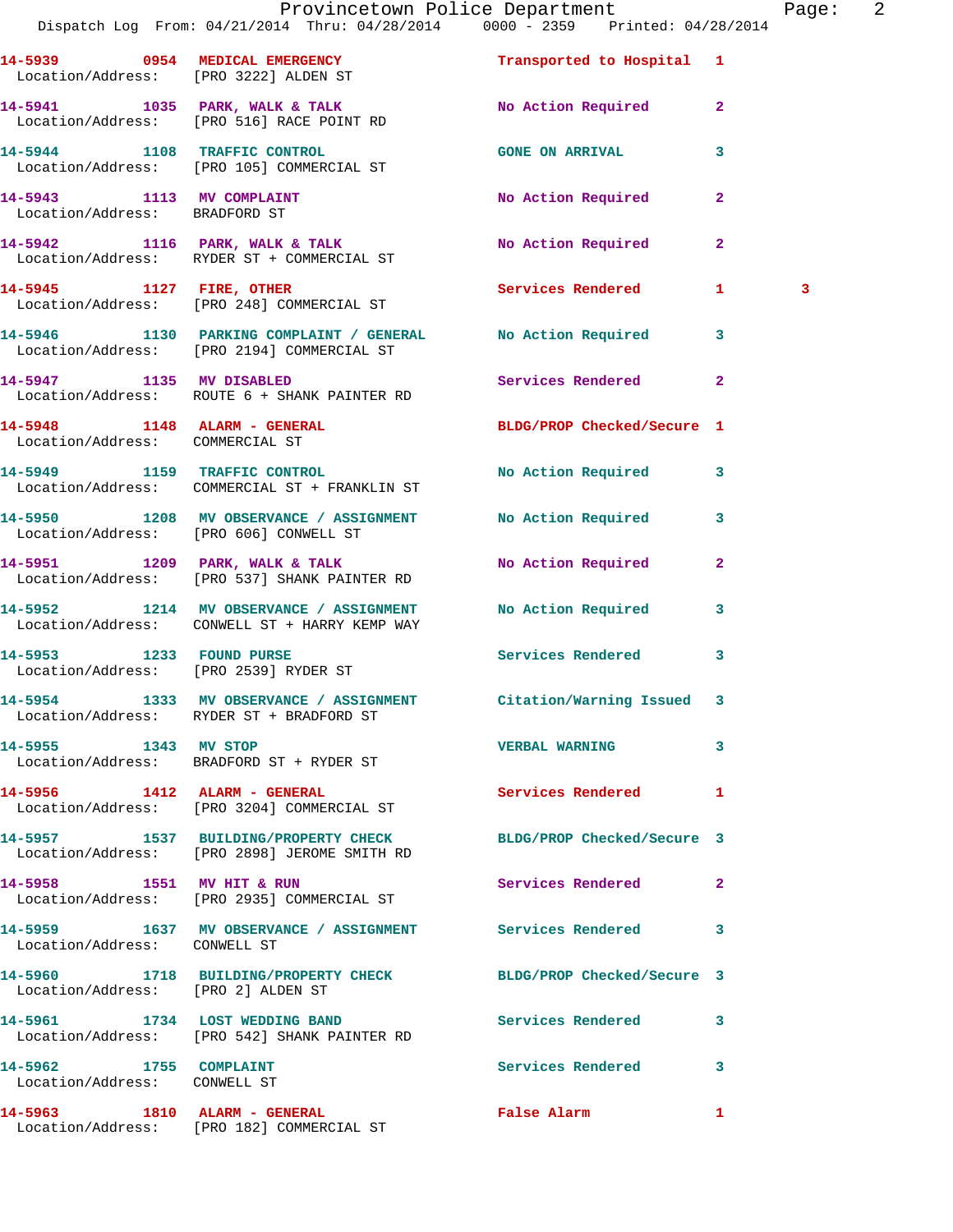|                                                                     | 14-5964 1833 BUILDING/PROPERTY CHECK<br>Location/Address: [PRO 2898] JEROME SMITH RD                            | BLDG/PROP Checked/Secure 3      |              |
|---------------------------------------------------------------------|-----------------------------------------------------------------------------------------------------------------|---------------------------------|--------------|
| 14-5965 1907 TWISTED ANKLE<br>Location/Address: AUNT SUKEYS WAY     |                                                                                                                 | Services Rendered 1             |              |
| Location/Address: [PRO 57] BRADFORD ST                              | 14-5966 1937 BUILDING/PROPERTY CHECK                                                                            | BLDG/PROP Checked/Secure 3      |              |
| 14-5967 1943 PATIENT DIZZY<br>Location/Address: [PRO 3222] ALDEN ST |                                                                                                                 | Services Rendered               | 1            |
| 14-5968 2019 DISTURBANCE                                            | Location/Address: [PRO 1103] SHIPS WAY RD                                                                       | Peace Restored and the Restored | $\mathbf{1}$ |
|                                                                     | 14-5969 2119 BUILDING/PROPERTY CHECK<br>Location/Address: [PRO 3259] MACMILLAN WHARF                            | BLDG/PROP Checked/Secure 3      |              |
|                                                                     | 14-5970 2134 BUILDING/PROPERTY CHECK<br>Location/Address: [PRO 3307] HEATHER'S WAY                              | BLDG/PROP Checked/Secure 3      |              |
|                                                                     | 14-5971 2151 MV OBSERVANCE / ASSIGNMENT Services Rendered<br>Location/Address: [PRO 731] BRADFORD ST            |                                 | 3            |
|                                                                     | 14-5972 2154 DIFFICULTY BREATHING<br>Location/Address: [PRO 1892] SHANK PAINTER RD                              | Transported to Hospital 1       |              |
|                                                                     | 14-5974 2334 BUILDING/PROPERTY CHECK<br>Location/Address: [PRO 3317] CEMETERY RD                                | BLDG/PROP Checked/Secure 3      |              |
|                                                                     | 14-5976 2334 BUILDING/PROPERTY CHECK<br>Location/Address: [PRO 306] COMMERCIAL ST                               | BLDG/PROP Checked/Secure 3      |              |
|                                                                     | 14-5975 2335 BUILDING/PROPERTY CHECK<br>Location/Address: [PRO 1778] SHANK PAINTER RD                           | BLDG/PROP Checked/Secure 3      |              |
|                                                                     | 14-5978 2344 MV OBSERVANCE / ASSIGNMENT<br>Location/Address: [PRO 2818] CONWELL ST                              | <b>Services Rendered</b>        | 3            |
| 14-5979 2347 ASSIST CITIZEN                                         | Location/Address: BANGS ST + BRADFORD ST                                                                        | Services Rendered 3             |              |
|                                                                     | 14-5980 2350 BUILDING/PROPERTY CHECK<br>Location/Address: [PRO 175] COMMERCIAL ST                               | BLDG/PROP Checked/Secure 3      |              |
| For Date: $04/22/2014$ - Tuesday                                    |                                                                                                                 |                                 |              |
|                                                                     | 14-5981 0006 BUILDING/PROPERTY CHECK BLDG/PROP Checked/Secure 3<br>Location/Address: [PRO 530] SHANK PAINTER RD |                                 |              |
|                                                                     | 14-5982 0014 MV OBSERVANCE / ASSIGNMENT Services Rendered<br>Location: [PRO 3672] TOWN LINE                     |                                 | 3            |
|                                                                     | 14-5983 0024 MV OBSERVANCE / ASSIGNMENT No Action Required<br>Location/Address: [PRO 2577] BRADFORD ST          |                                 | 3            |
|                                                                     | 14-5984 6030 MV OBSERVANCE / ASSIGNMENT Services Rendered<br>Location/Address: [PRO 1886] BRADFORD ST           |                                 | 3            |
| Location/Address: ROUTE 6 + SNAIL RD                                | 14-5985 0033 MV STOP/VERBAL 90/17 5 VERBAL WARNING                                                              |                                 | 3            |
|                                                                     | 14-5986 0035 BUILDING/PROPERTY CHECK<br>Location/Address: [PRO 447] JEROME SMITH RD                             | BLDG/PROP Checked/Secure 3      |              |
|                                                                     | 14-5987 0050 MV OBSERVANCE / ASSIGNMENT Services Rendered 3<br>Location/Address: [PRO 106] COMMERCIAL ST        |                                 |              |

**14-5988 0121 BUILDING/PROPERTY CHECK BLDG/PROP Checked/Secure 3**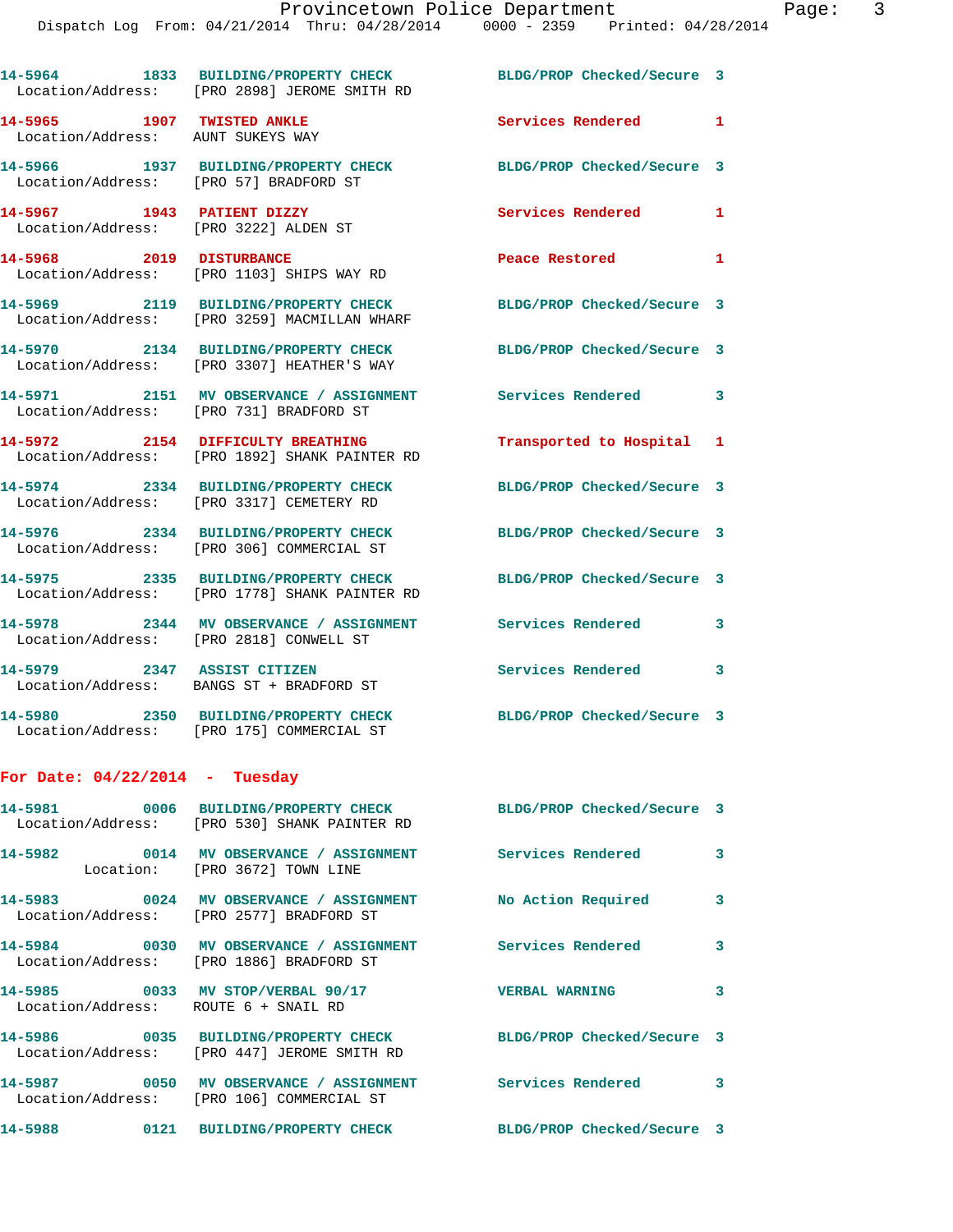|                                                         | Dispatch Log From: 04/21/2014 Thru: 04/28/2014 0000 - 2359 Printed: 04/28/2014                                  | Provincetown Police Department |              | Page: 4 |  |
|---------------------------------------------------------|-----------------------------------------------------------------------------------------------------------------|--------------------------------|--------------|---------|--|
|                                                         | Location/Address: [PRO 379] COMMERCIAL ST                                                                       |                                |              |         |  |
|                                                         | 14-5990 0121 BUILDING/PROPERTY CHECK Services Rendered 3<br>Location/Address: [PRO 444] HIGH POLE HILL          |                                |              |         |  |
|                                                         | 14-5989 0122 BUILDING/PROPERTY CHECK<br>Location/Address: [PRO 1714] COMMERCIAL ST                              | BLDG/PROP Checked/Secure 3     |              |         |  |
|                                                         | 14-5993 0124 BUILDING/PROPERTY CHECK BLDG/PROP Checked/Secure 3<br>Location/Address: [PRO 1646] WINSLOW ST      |                                |              |         |  |
|                                                         | 14-5991 0125 PAINTING UNDERGROUND Services Rendered 3                                                           |                                |              |         |  |
|                                                         | 14-5992 0125 MV OBSERVANCE / ASSIGNMENT Services Rendered 3<br>Location/Address: [PRO 2489] BRADFORD ST         |                                |              |         |  |
|                                                         | 14-5994 0141 MV STOP/VERBAL ONE WAY VERBAL WARNING<br>Location/Address: STANDISH ST + BRADFORD ST               |                                | 3            |         |  |
|                                                         | 14-5995 0150 LOBBY TRAFFIC<br>Location/Address: [PRO 542] SHANK PAINTER RD                                      | Services Rendered 2            |              | $22 \,$ |  |
|                                                         | 14-5996 0151 BUILDING/PROPERTY CHECK BLDG/PROP Checked/Secure 3<br>Location/Address: [PRO 488] MAYFLOWER AVE    |                                |              |         |  |
|                                                         | 14-5998 0306 BUILDING/PROPERTY CHECK BLDG/PROP Checked/Secure 3<br>Location/Address: [PRO 595] BRADFORD ST      |                                |              |         |  |
|                                                         | 14-5999 0309 BUILDING/PROPERTY CHECK BLDG/PROP Checked/Secure 3<br>Location/Address: [PRO 545] SHANK PAINTER RD |                                |              |         |  |
| Location/Address: [PRO 3287] ROUTE 6                    | 14-6000 0408 BUILDING/PROPERTY CHECK BLDG/PROP Checked/Secure 3                                                 |                                |              |         |  |
|                                                         | 14-6001 0421 BUILDING/PROPERTY CHECK BLDG/PROP Checked/Secure 3<br>Location/Address: [PRO 3256] COMMERCIAL ST   |                                |              |         |  |
| Location/Address: [PRO 1859] ROUTE 6                    | 14-6002 0456 BUILDING/PROPERTY CHECK BLDG/PROP Checked/Secure 3                                                 |                                |              |         |  |
| Location/Address: [PRO 521] ROUTE 6                     | 14-6003 0502 BUILDING/PROPERTY CHECK Services Rendered 3                                                        |                                |              |         |  |
| Location/Address: ROUTE 6 + SNAIL RD                    | 14-6004 0510 MV OBSERVANCE / ASSIGNMENT Services Rendered 3                                                     |                                |              |         |  |
|                                                         | 14-6005 0518 BUILDING/PROPERTY CHECK Services Rendered 3<br>Location/Address: [PRO 2490] PROVINCELANDS RD       |                                |              |         |  |
|                                                         | 14-6006 0557 BUILDING/PROPERTY CHECK BLDG/PROP Checked/Secure 3<br>Location/Address: [PRO 512] PRINCE ST        |                                |              |         |  |
|                                                         | 14-6007 0603 BUILDING/PROPERTY CHECK Services Rendered 3<br>Location/Address: [PRO 564] BAYBERRY AVE            |                                |              |         |  |
|                                                         | 14-6008 0608 BUILDING/PROPERTY CHECK BLDG/PROP Checked/Secure 3<br>Location/Address: [PRO 447] JEROME SMITH RD  |                                |              |         |  |
| 14-6009 0648 HARASSMENT<br>Location/Address: NELSON AVE |                                                                                                                 | SPOKEN TO                      | $\mathbf{2}$ |         |  |
|                                                         | 14-6010 0737 BUILDING/PROPERTY CHECK BLDG/PROP Checked/Secure 3<br>Location/Address: [PRO 447] JEROME SMITH RD  |                                |              |         |  |
| Location/Address: [PRO 3287] ROUTE 6                    | 14-6011 0743 BUILDING/PROPERTY CHECK BLDG/PROP Checked/Secure 3                                                 |                                |              |         |  |
| Location/Address: [PRO 2] ALDEN ST                      | 14-6012 0800 BUILDING/PROPERTY CHECK BLDG/PROP Checked/Secure 3                                                 |                                |              |         |  |
|                                                         | 14-6013 0827 BUILDING/PROPERTY CHECK BLDG/PROP Checked/Secure 3                                                 |                                |              |         |  |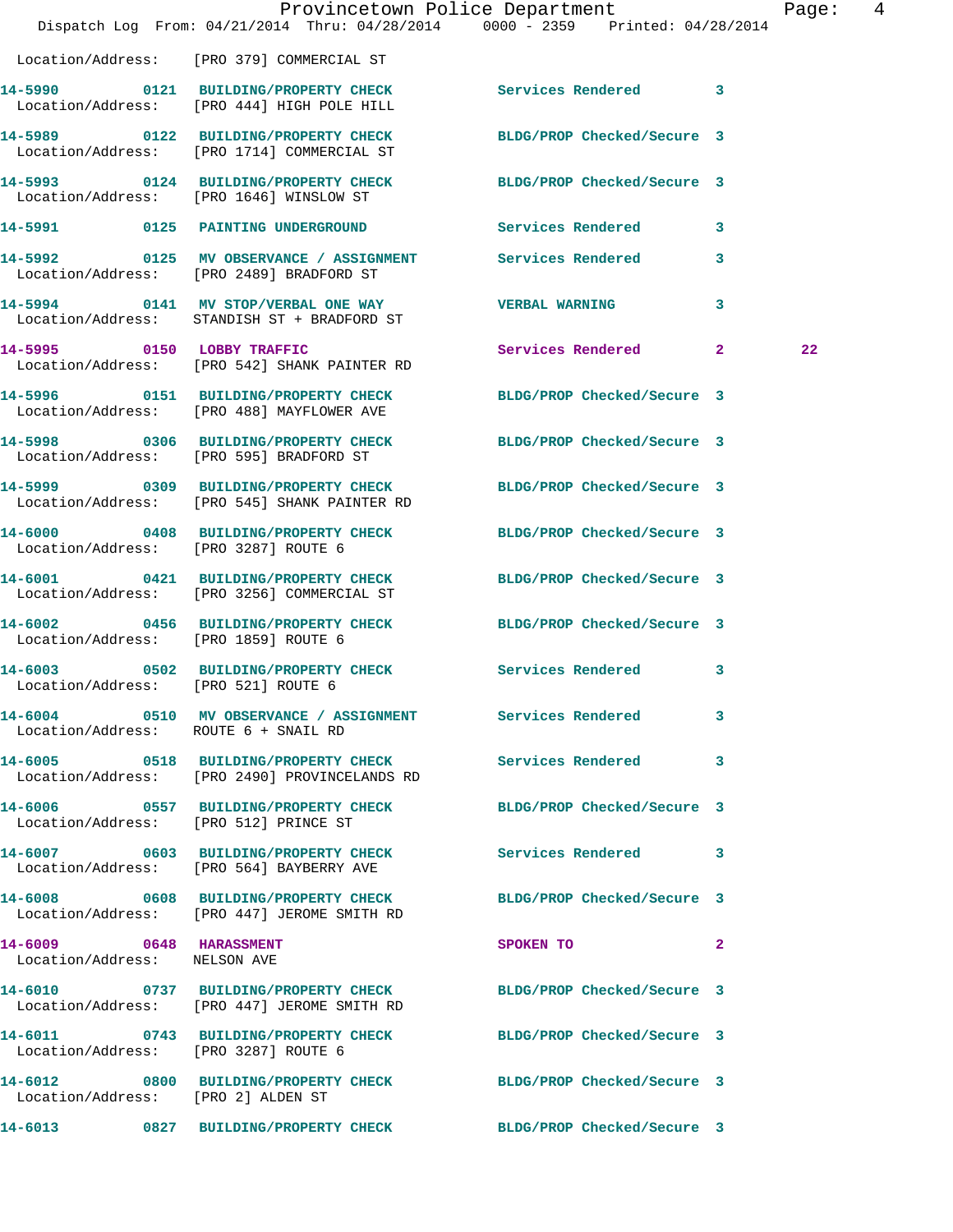|                                                         | Provincetown Police Department<br>Dispatch Log From: 04/21/2014 Thru: 04/28/2014 0000 - 2359 Printed: 04/28/2014 |                            | 5<br>Page:   |
|---------------------------------------------------------|------------------------------------------------------------------------------------------------------------------|----------------------------|--------------|
| Location/Address: [PRO 571] ALDEN ST                    |                                                                                                                  |                            |              |
| Location/Address: BRADFORD ST                           | 14-6014 0834 BUILDING/PROPERTY CHECK BLDG/PROP Checked/Secure 3                                                  |                            |              |
|                                                         | 14-6016 0920 TESTING ALARM SYSTEM Services Rendered 1<br>Location/Address: [PRO 569] WINSLOW ST                  |                            |              |
| Location/Address: [PRO 413] CONWELL ST                  | 14-6015 1001 MV OBSERVANCE / ASSIGNMENT Services Rendered 3                                                      |                            |              |
| 14-6017 1004 MV STOP                                    | Location/Address: ROUTE 6 + HOWLAND ST                                                                           | <b>VERBAL WARNING 3</b>    |              |
|                                                         | 14-6019 1112 BUILDING/PROPERTY CHECK BLDG/PROP Checked/Secure 3<br>Location/Address: [PRO 2490] PROVINCELANDS RD |                            |              |
|                                                         | 14-6020 1154 FOUND \$20 BLL Services Rendered 3<br>Location/Address: MECHANIC ST + BRADFORD ST                   |                            |              |
|                                                         | 14-6021 1200 PARK, WALK & TALK<br>Location/Address: [PRO 537] SHANK PAINTER RD                                   | Services Rendered 2        |              |
|                                                         | 14-6022 1205 MV OBSERVANCE / ASSIGNMENT Citation/Warning Issued 3<br>Location/Address: BRADFORD ST + STANDISH ST |                            |              |
|                                                         | 14-6024 1220 MV STOP<br>Location/Address: [PRO 2489] BRADFORD ST                                                 | VERBAL WARNING 3           |              |
|                                                         | 14-6025 1235 CHECKING ALARM SYSTEM Services Rendered 1<br>Location/Address: [PRO 539] SHANK PAINTER RD           |                            |              |
|                                                         | 14-6026 1239 LIFT ASSIST<br>Location/Address: [PRO 376] COMMERCIAL ST                                            | Services Rendered 1        |              |
|                                                         | 14-6027 1243 PARK, WALK & TALK<br>Location/Address: [PRO 537] SHANK PAINTER RD                                   | <b>Services Rendered</b>   | $\mathbf{2}$ |
|                                                         | 14-6028 1319 LOST CT DRIVER'S LICENSE Services Rendered 3<br>Location/Address: [PRO 542] SHANK PAINTER RD        |                            |              |
| 14-6029 1322 PARK, WALK & TALK                          | Location/Address: RYDER ST + COMMERCIAL ST                                                                       | No Action Required         | $\mathbf{2}$ |
|                                                         | 14-6030 1341 BUILDING/PROPERTY CHECK BLDG/PROP Checked/Secure 3<br>Location/Address: [PRO 3318] CEMETERY RD      |                            |              |
|                                                         | 14-6031 1352 LANDLORD/TENANT<br>Location/Address: [PRO 1253] BRADFORD ST                                         | SPOKEN TO                  | $\mathbf{2}$ |
|                                                         | 14-6032 1403 PARK, WALK & TALK<br>Location/Address: [PRO 175] COMMERCIAL ST                                      | Services Rendered          | $\mathbf{2}$ |
|                                                         | 14-6033 1414 WIRES DOWN<br>Location/Address: [PRO 2500] COMMERCIAL ST                                            | Services Rendered          | $\mathbf{2}$ |
|                                                         | 14-6034 1421 MV COMPLAINT<br>Location/Address: [PRO 1952] COMMERCIAL ST                                          | Services Rendered 2        |              |
|                                                         | 14-6035 1438 MV COMPLAINT<br>Location/Address: [PRO 540] SHANK PAINTER RD                                        | Could Not Locate           | $\mathbf{2}$ |
| 14-6037 1459 ANIMAL CALL<br>Location/Address: TINYS WAY |                                                                                                                  | GONE ON ARRIVAL 2          |              |
| 14-6039 1536 GENERAL INFO                               |                                                                                                                  | No Action Required 3       |              |
|                                                         | 14-6038 1537 BUILDING/PROPERTY CHECK BLDG/PROP Checked/Secure 3<br>Location/Address: [PRO 2206] COMMERCIAL ST    |                            |              |
|                                                         | 14-6040 1552 BUILDING/PROPERTY CHECK                                                                             | BLDG/PROP Checked/Secure 3 |              |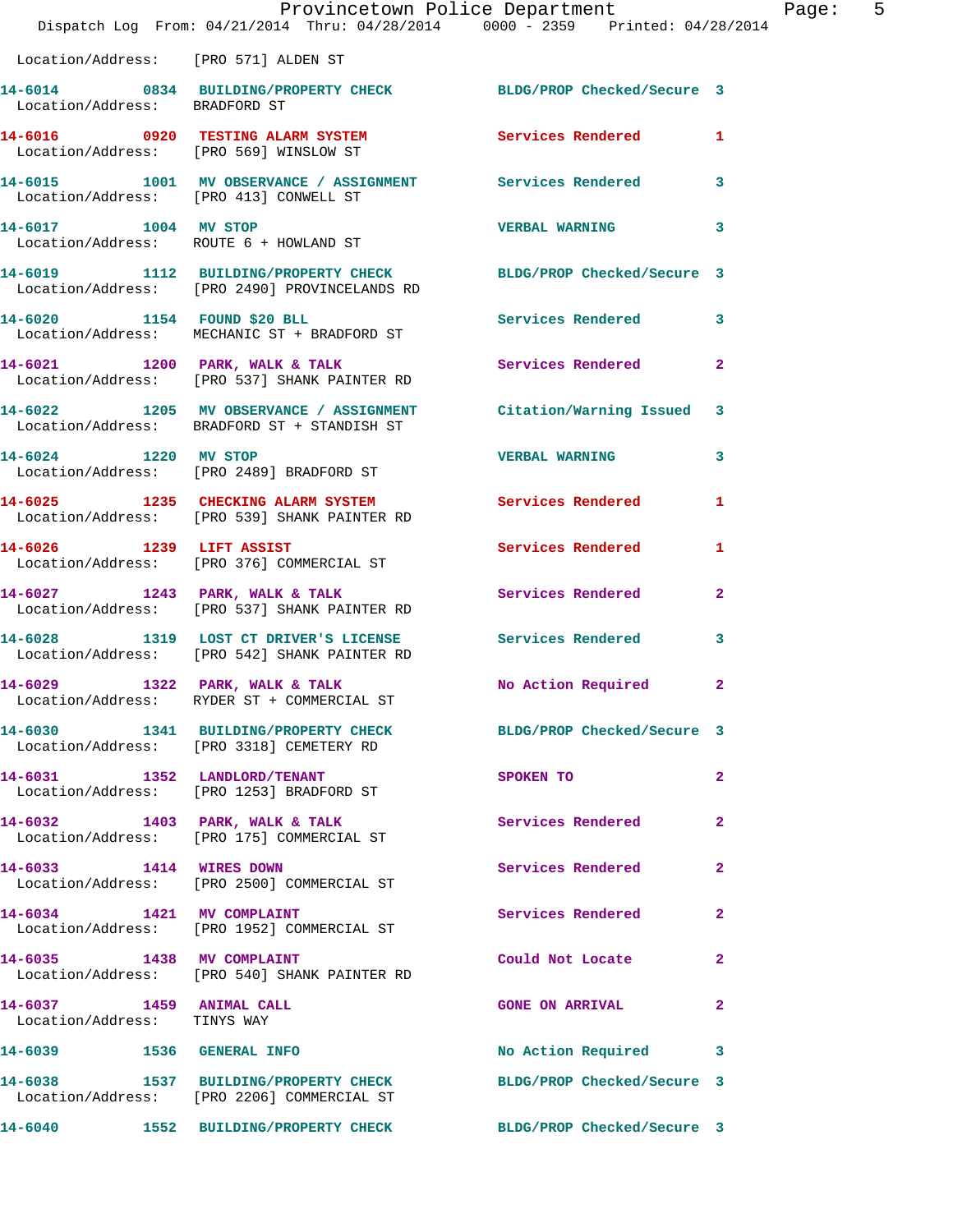|                                                   | Dispatch Log From: 04/21/2014 Thru: 04/28/2014 0000 - 2359 Printed: 04/28/2014                                  | Provincetown Police Department |                         | Page: 6 |
|---------------------------------------------------|-----------------------------------------------------------------------------------------------------------------|--------------------------------|-------------------------|---------|
|                                                   | Location/Address: [PRO 447] JEROME SMITH RD                                                                     |                                |                         |         |
|                                                   | 14-6041 1607 MV OBSERVANCE / ASSIGNMENT No Action Required 3<br>Location/Address: [PRO 518] RACE POINT RD       |                                |                         |         |
| Location: CENTER ROAM                             | 14-6042 1648 PARK, WALK & TALK Services Rendered                                                                |                                | $\overline{2}$          |         |
|                                                   | 14-6043 1653 MV OBSERVANCE / ASSIGNMENT No Action Required 3<br>Location/Address: CEMETERY RD + CONWELL ST      |                                |                         |         |
|                                                   | 14-6044 1728 MV DISABLED<br>Location/Address: ROUTE 6 + HOWLAND ST                                              | No Action Required             | $\mathbf{2}$            |         |
| 14-6045 1736 MV STOP<br>Location/Address: ROUTE 6 |                                                                                                                 | <b>VERBAL WARNING</b>          | $\overline{\mathbf{3}}$ |         |
|                                                   | 14-6046 1807 ALARM - GENERAL<br>Location/Address: [PRO 3204] COMMERCIAL ST                                      | False Alarm                    | $\mathbf{1}$            |         |
|                                                   | 14-6047 1819 BUILDING/PROPERTY CHECK BLDG/PROP Checked/Secure 3<br>Location/Address: [PRO 175] COMMERCIAL ST    |                                |                         |         |
| 14-6048 1825 MV STOP                              | Lozz MV STOP<br>Location/Address: BRADFORD ST                                                                   | Citation/Warning Issued 3      |                         |         |
|                                                   | 14-6049 1829 MEDICAL EMERGENCY Services Rendered 1<br>Location/Address: [PRO 376] COMMERCIAL ST                 |                                |                         |         |
|                                                   | 14-6050 1844 BUILDING/PROPERTY CHECK BLDG/PROP Checked/Secure 3<br>Location/Address: [PRO 16] MAYFLOWER AVE     |                                |                         |         |
|                                                   | 14-6051 1856 ASSIST AGENCY / EASTHAM PD Services Rendered 3<br>Location/Address: [PRO 1692] BRADFORD ST         |                                |                         |         |
|                                                   | 14-6052 1926 ALARM - GENERAL<br>Location/Address: [PRO 80] CARVER ST                                            | No Action Required 1           |                         |         |
|                                                   | 14-6053 2037 BUILDING/PROPERTY CHECK BLDG/PROP Checked/Secure 3<br>Location/Address: [PRO 444] HIGH POLE HILL   |                                |                         |         |
|                                                   | 14-6054 2048 BUILDING/PROPERTY CHECK BLDG/PROP Checked/Secure 3<br>Location/Address: [PRO 3259] MACMILLAN WHARF |                                |                         |         |
| 14-6055 2056 MV STOP                              | Location: [PRO 3431] LOPES SQUARE                                                                               | VERBAL WARNING                 | 3                       |         |
| Location/Address: [PRO 2521] ROUTE 6              | 14-6056 2118 MV OBSERVANCE / ASSIGNMENT No Action Required 3                                                    |                                |                         |         |
| 14-6057 2143 MV STOP<br>Location/Address: ROUTE 6 |                                                                                                                 | <b>VERBAL WARNING</b>          | $\mathbf{3}$            |         |
| 14-6058 2202 TRESPASS                             | Location/Address: [PRO 246] COMMERCIAL ST                                                                       | SPOKEN TO                      | $\mathbf{2}$            |         |
|                                                   | 14-6059 2219 911 GENERAL-TTY TEST No Action Required 1<br>Location/Address: [PRO 542] SHANK PAINTER RD          |                                |                         |         |
|                                                   | 14-6060 2332 BUILDING/PROPERTY CHECK BLDG/PROP Checked/Secure 3<br>Location/Address: [PRO 530] SHANK PAINTER RD |                                |                         |         |
| For Date: $04/23/2014$ - Wednesday                |                                                                                                                 |                                |                         |         |
|                                                   | 14-6061 0000 MV OBSERVANCE / ASSIGNMENT Services Rendered 3<br>Location/Address: BRADFORD ST + STANDISH ST      |                                |                         |         |
|                                                   | 14-6062 0008 BUILDING/PROPERTY CHECK BLDG/PROP Checked/Secure 3<br>Location/Address: [PRO 444] HIGH POLE HILL   |                                |                         |         |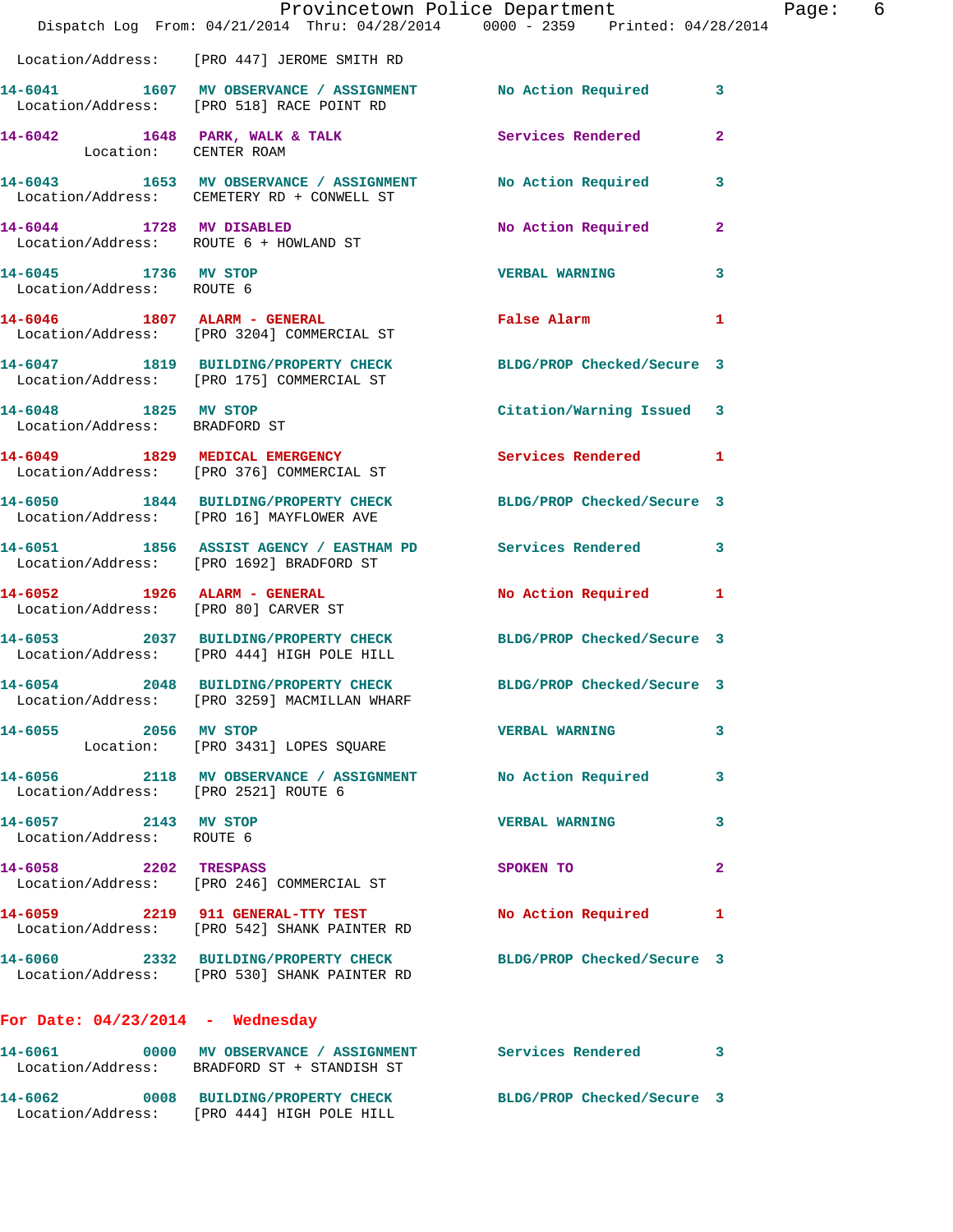|                                    |                                                                                               | Provincetown Police Department<br>Dispatch Log From: 04/21/2014 Thru: 04/28/2014 0000 - 2359 Printed: 04/28/2014 | - 7<br>Page: |
|------------------------------------|-----------------------------------------------------------------------------------------------|------------------------------------------------------------------------------------------------------------------|--------------|
|                                    | Location/Address: HIGH POLE HL + BRADFORD ST                                                  | 14-6063 6032 MV OBSERVANCE / ASSIGNMENT Services Rendered 3                                                      |              |
| Location/Address: COMMERCIAL ST    |                                                                                               | 14-6064 0044 PARK, WALK & TALK 3 Services Rendered 2                                                             |              |
|                                    | 14-6065 0053 NOISE COMPLAINT<br>Location/Address: [PRO 3443] COMMERCIAL ST                    | GONE ON ARRIVAL 3                                                                                                |              |
|                                    | Location/Address: [PRO 2539] RYDER ST                                                         | 14-6066 0100 BUILDING/PROPERTY CHECK BLDG/PROP Checked/Secure 3                                                  |              |
|                                    | Location/Address: [PRO 3307] HEATHER'S WAY                                                    | 14-6067  0110 BUILDING/PROPERTY CHECK BLDG/PROP Checked/Secure 3                                                 |              |
|                                    | 14-6068 0112 MV STOP/VERBAL 90/7 VERBAL WARNING<br>Location/Address: [PRO 2605] COMMERCIAL ST | 3                                                                                                                |              |
| Location/Address: CONWELL ST       |                                                                                               | 14-6069 0238 MV OBSERVANCE / ASSIGNMENT Services Rendered 3                                                      |              |
|                                    | 14-6070 0258 ALARM - GENERAL<br>Location/Address: [PRO 3398] COMMERCIAL ST                    | False Alarm <b>Exercise Service Service</b><br>$\mathbf{1}$                                                      |              |
|                                    | Location/Address: [PRO 530] SHANK PAINTER RD                                                  | 14-6071 0313 BUILDING/PROPERTY CHECK BLDG/PROP Checked/Secure 3                                                  |              |
|                                    | Location/Address: [PRO 440] HARRY KEMP WAY                                                    | 14-6072 0315 BUILDING/PROPERTY CHECK BLDG/PROP Checked/Secure 3                                                  |              |
|                                    | Location/Address: [PRO 545] SHANK PAINTER RD                                                  | 14-6073 0513 BUILDING/PROPERTY CHECK BLDG/PROP Checked/Secure 3                                                  |              |
|                                    | Location/Address: [PRO 526] RYDER ST EXT                                                      | 14-6074 0516 BUILDING/PROPERTY CHECK BLDG/PROP Checked/Secure 3                                                  |              |
|                                    | 14-6075 0544 LOBBY TRAFFIC<br>Location/Address: [PRO 542] SHANK PAINTER RD                    | Services Rendered 2                                                                                              | 18           |
|                                    | 14-6076 0744 SERVICE CALL<br>Location/Address: [PRO 542] SHANK PAINTER RD                     | Services Rendered 3                                                                                              |              |
|                                    | Location/Address: [PRO 447] JEROME SMITH RD                                                   | 14-6077 0754 BUILDING/PROPERTY CHECK BLDG/PROP Checked/Secure 3                                                  |              |
| Location/Address: [PRO 2] ALDEN ST |                                                                                               | 14-6078 0825 BUILDING/PROPERTY CHECK BLDG/PROP Checked/Secure 3                                                  |              |
|                                    | 14-6079 0900 ALARM - GENERAL<br>Location/Address: [PRO 3193] COMMERCIAL ST                    | <b>Services Rendered</b> 1                                                                                       |              |
|                                    | 14-6080 1010 MV OBSERVANCE / ASSIGNMENT<br>Location/Address: RACE POINT RD + NELSON AVE       | No Action Required 3                                                                                             |              |
| 14-6081 1016 MV STOP               | Location/Address: [PRO 2479] ROUTE 6                                                          | <b>VERBAL WARNING</b><br>3                                                                                       |              |
| Location/Address: BRADFORD ST      |                                                                                               | 14-6082 1046 BUILDING/PROPERTY CHECK BLDG/PROP Checked/Secure 3                                                  |              |
| 14-6083 1054 MV STOP               | Location/Address: [PRO 525] COMMERCIAL ST                                                     | VERBAL WARNING 3                                                                                                 |              |
|                                    | Location/Address: [PRO 2818] CONWELL ST                                                       | 14-6084 1110 MV OBSERVANCE / ASSIGNMENT Citation/Warning Issued 3                                                |              |
| 14-6085 1125 MV STOP               | Location/Address: [PRO 2518] ROUTE 6                                                          | <b>VERBAL WARNING</b><br>3                                                                                       |              |
|                                    | Location/Address: HARRY KEMP WAY + HOWLAND ST                                                 | 14-6086 1131 MV OBSERVANCE / ASSIGNMENT Services Rendered 3                                                      |              |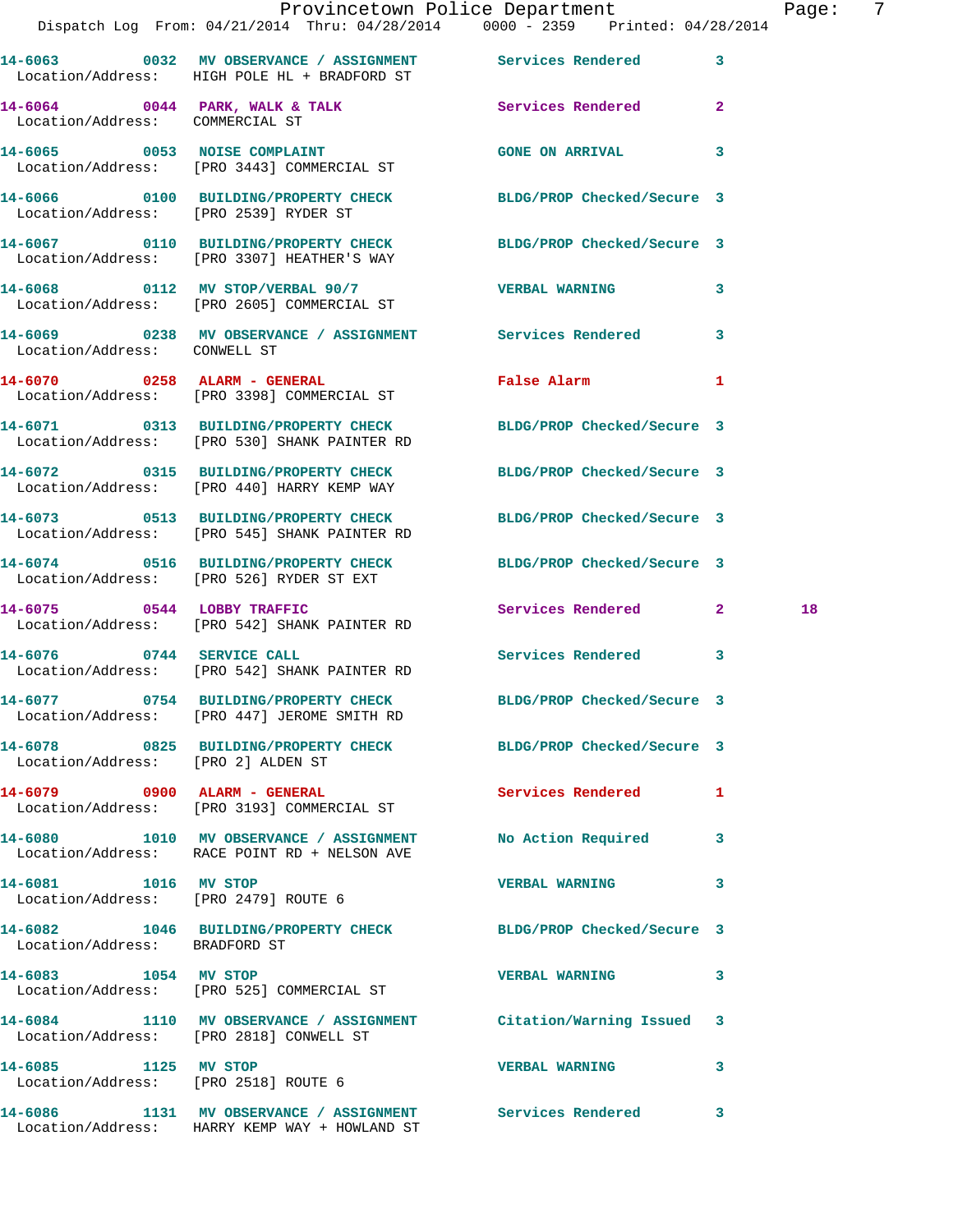|                                                               | 14-6087 1214 PARK, WALK & TALK<br>Location/Address: [PRO 537] SHANK PAINTER RD                       | <b>Services Rendered</b>   | $\overline{2}$             |
|---------------------------------------------------------------|------------------------------------------------------------------------------------------------------|----------------------------|----------------------------|
|                                                               | 14-6089 1240 COMPLAINT<br>Location/Address: [PRO 3307] HEATHER'S WAY                                 | Services Rendered          | 3                          |
| 14-6088 1356 911 GENERAL                                      | Location/Address: [PRO 440] HARRY KEMP WAY                                                           | Services Rendered          | 1                          |
| 14-6090 1429 MV COMPLAINT                                     | Location/Address: POINT ST + COMMERCIAL ST                                                           | SPOKEN TO                  | $\mathbf{2}$               |
| 14-6091 1518 COMPLAINT                                        | Location/Address: [PRO 437] FREEMAN ST                                                               | No Action Required 3       |                            |
|                                                               | 14-6092 1552 BUILDING/PROPERTY CHECK<br>Location/Address: [PRO 3307] HEATHER'S WAY                   | BLDG/PROP Checked/Secure 3 |                            |
|                                                               | 14-6093 1606 MV OBSERVANCE / ASSIGNMENT Services Rendered<br>Location/Address: [PRO 2818] CONWELL ST |                            | $\mathbf{3}$               |
| Location/Address: CONWELL ST                                  | 14-6094 1612 MV OBSERVANCE / ASSIGNMENT Services Rendered                                            |                            | $\overline{\phantom{a}}$ 3 |
|                                                               | 14-6095 1612 ANIMAL COMPLAINT<br>Location/Address: [PRO 3317] CEMETERY RD                            | Citation/Warning Issued 3  |                            |
|                                                               | 14-6096 1629 MV OBSERVANCE / ASSIGNMENT<br>Location/Address: ROUTE 6 + SHANK PAINTER RD              | No Action Required 3       |                            |
| 14-6099 1717 HAZARDS                                          | Location/Address: PLEASANT ST + WEST VINE ST                                                         | Taken/Referred to Other 2  |                            |
|                                                               | 14-6098 1718 BUILDING/PROPERTY CHECK<br>Location/Address: [PRO 1714] COMMERCIAL ST                   | BLDG/PROP Checked/Secure 3 |                            |
| Location/Address: [PRO 569] WINSLOW ST                        | 14-6100 1726 BUILDING/PROPERTY CHECK                                                                 | <b>Services Rendered</b>   | 3                          |
| 14-6102 1823 MV COMPLAINT                                     | Location/Address: [PRO 1997] COMMERCIAL ST                                                           | Services Rendered 2        |                            |
| 14-6103 1842 TRAFFIC CONTROL<br>Location/Address: BRADFORD ST |                                                                                                      | <b>Services Rendered</b> 3 |                            |
|                                                               | 14-6104 1923 BUILDING/PROPERTY CHECK<br>Location/Address: [PRO 530] SHANK PAINTER RD                 | BLDG/PROP Checked/Secure 3 |                            |
| Location/Address: [PRO 521] ROUTE 6                           | 14-6105 2035 BUILDING/PROPERTY CHECK                                                                 | <b>Services Rendered</b>   | 3                          |
|                                                               | 14-6106 2037 BUILDING/PROPERTY CHECK<br>Location/Address: [PRO 3259] MACMILLAN WHARF                 | BLDG/PROP Checked/Secure 3 |                            |
|                                                               | 14-6108 2102 MV OBSERVANCE / ASSIGNMENT<br>Location/Address: [PRO 2577] BRADFORD ST                  | No Action Required         | $\overline{\phantom{a}}$ 3 |
|                                                               | 14-6109 2143 BUILDING/PROPERTY CHECK<br>Location/Address: [PRO 306] COMMERCIAL ST                    | BLDG/PROP Checked/Secure 3 |                            |
|                                                               | 14-6110 2158 BUILDING/PROPERTY CHECK<br>Location/Address: [PRO 519] RACE POINT RD                    | BLD/PROP CHECKED UNSECUR 3 |                            |
|                                                               | 14-6111 2206 BUILDING/PROPERTY CHECK<br>Location/Address: [PRO 564] BAYBERRY AVE                     | BLDG/PROP Checked/Secure 3 |                            |
|                                                               | 14-6112 2214 BUILDING/PROPERTY CHECK<br>Location/Address: [PRO 516] RACE POINT RD                    | BLDG/PROP Checked/Secure 3 |                            |
| 14-6113                                                       | 2323 BUILDING/PROPERTY CHECK                                                                         | BLDG/PROP Checked/Secure 3 |                            |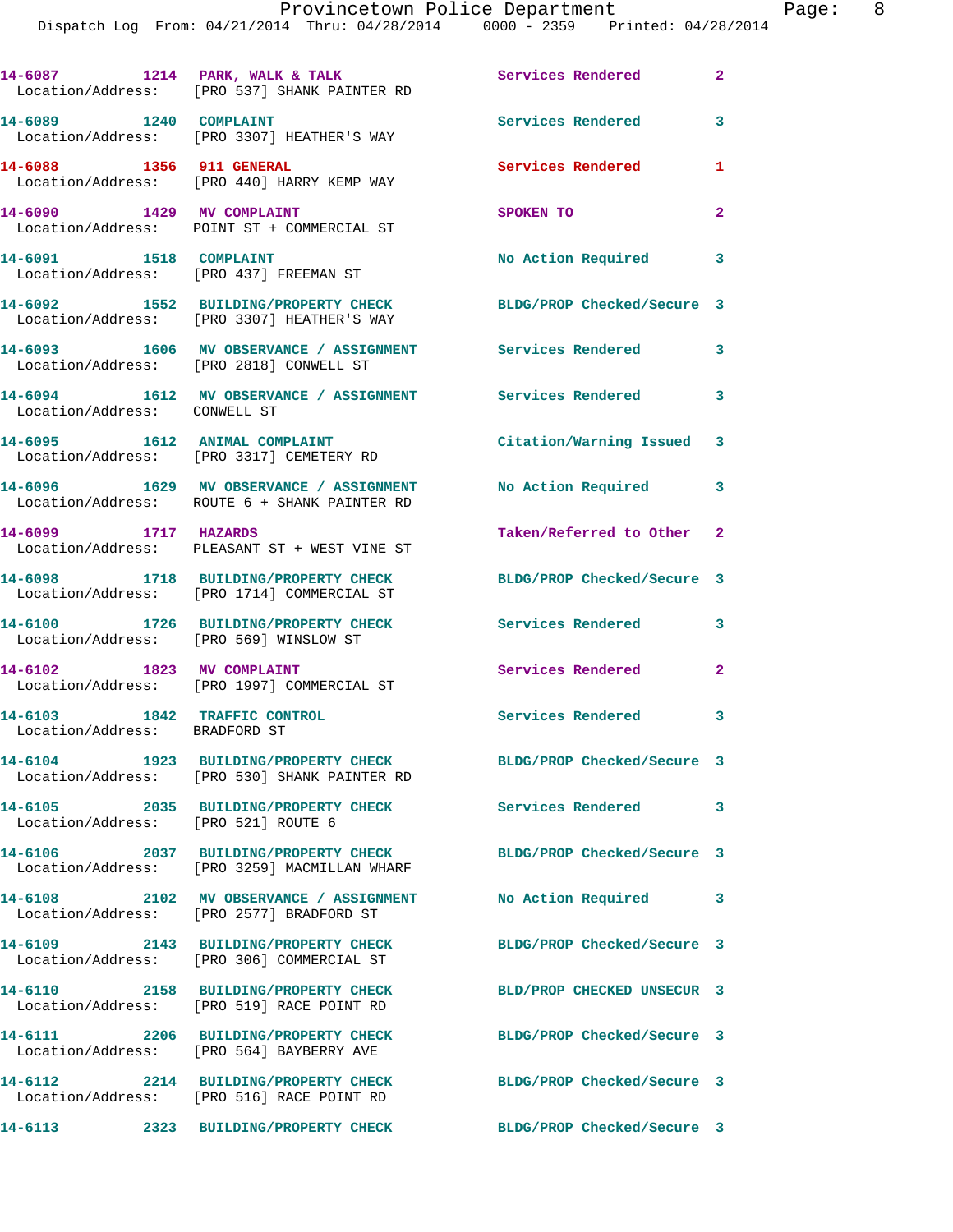Location/Address: [PRO 530] SHANK PAINTER RD

## **For Date: 04/24/2014 - Thursday**

| 14-6114 0026 LOBBY TRAFFIC                                            | Location/Address: [PRO 542] SHANK PAINTER RD                                                                  | Services Rendered 2        |                | 38 |
|-----------------------------------------------------------------------|---------------------------------------------------------------------------------------------------------------|----------------------------|----------------|----|
|                                                                       | 14-6115 0036 BUILDING/PROPERTY CHECK<br>Location/Address: [PRO 3430] COMMERCIAL ST                            | BLDG/PROP Checked/Secure 3 |                |    |
| Location/Address: COMMERCIAL ST                                       | 14-6116 0133 PARK, WALK & TALK                                                                                | Services Rendered          | $\mathbf{2}$   |    |
|                                                                       | 14-6117 0204 BUILDING/PROPERTY CHECK BLDG/PROP Checked/Secure 3<br>Location/Address: [PRO 175] COMMERCIAL ST  |                            |                |    |
|                                                                       | 14-6118 0224 MV OBSERVANCE / ASSIGNMENT Services Rendered<br>Location/Address: HIGH POLE HL + BRADFORD ST     |                            | 3              |    |
|                                                                       | 14-6119 0517 BUILDING/PROPERTY CHECK Services Rendered 3<br>Location/Address: [PRO 526] RYDER ST EXT          |                            |                |    |
|                                                                       | 14-6120 0621 MEDICAL EMERGENCY<br>Location/Address: [PRO 934] FRANKLIN ST                                     | Transported to Hospital 1  |                |    |
| 14-6122 0713 HAZARDS                                                  | Location/Address: [PRO 2521] ROUTE 6                                                                          | <b>GONE ON ARRIVAL</b>     | $\overline{2}$ |    |
| Location/Address: MEADOW RD                                           | 14-6123 0716 INFO SERVICES - LOBBY                                                                            | Services Rendered          | $\overline{2}$ |    |
|                                                                       | 14-6124 0729 BUILDING/PROPERTY CHECK<br>Location/Address: [PRO 447] JEROME SMITH RD                           | BLDG/PROP Checked/Secure 3 |                |    |
| Location/Address: [PRO 3287] ROUTE 6                                  | 14-6125 0745 BUILDING/PROPERTY CHECK                                                                          | BLDG/PROP Checked/Secure 3 |                |    |
|                                                                       | 14-6126 0818 LOST WALLET/FOUND<br>Location/Address: [PRO 516] RACE POINT RD                                   | Services Rendered 3        |                |    |
| Location/Address: BRADFORD ST                                         | 14-6127 0826 BUILDING/PROPERTY CHECK BLDG/PROP Checked/Secure 3                                               |                            |                |    |
| Location/Address: [PRO 2] ALDEN ST                                    | 14-6128 0826 BUILDING/PROPERTY CHECK BLDG/PROP Checked/Secure 3                                               |                            |                |    |
|                                                                       | 14-6129 0827 BUILDING/PROPERTY CHECK BLDG/PROP Checked/Secure 3<br>Location/Address: [PRO 2500] COMMERCIAL ST |                            |                |    |
| 14-6130<br>Location/Address: [PRO 2513] ROUTE 6                       | 0831 WELL BEING CHECK                                                                                         | Could Not Locate           | 3              |    |
| 14-6131 0842 WELL BEING CHECK<br>Location/Address: [PRO 2513] ROUTE 6 |                                                                                                               | Services Rendered          | 3              |    |
|                                                                       | 14-6132 0922 MV OBSERVANCE / ASSIGNMENT<br>Location/Address: BRADFORD ST + STANDISH ST                        | No Action Required         | 3              |    |
| Location/Address: [PRO 571] ALDEN ST                                  | 14-6133 0935 BUILDING/PROPERTY CHECK                                                                          | BLDG/PROP Checked/Secure 3 |                |    |
| 14-6134 0948 GOOSE IN ROAD                                            | Location/Address: [PRO 3771] COMMERCIAL ST                                                                    | Services Rendered          | $\mathbf{2}$   |    |
| 14-6137 0955 MV COMPLAINT                                             | Location/Address: [PRO 112] COMMERCIAL ST                                                                     | <b>Services Rendered</b>   | $\mathbf{2}$   |    |
| 14-6135 0957 LOOSE DOG                                                | Location/Address: [PRO 597] COMMERCIAL ST                                                                     | Could Not Locate           | 2              |    |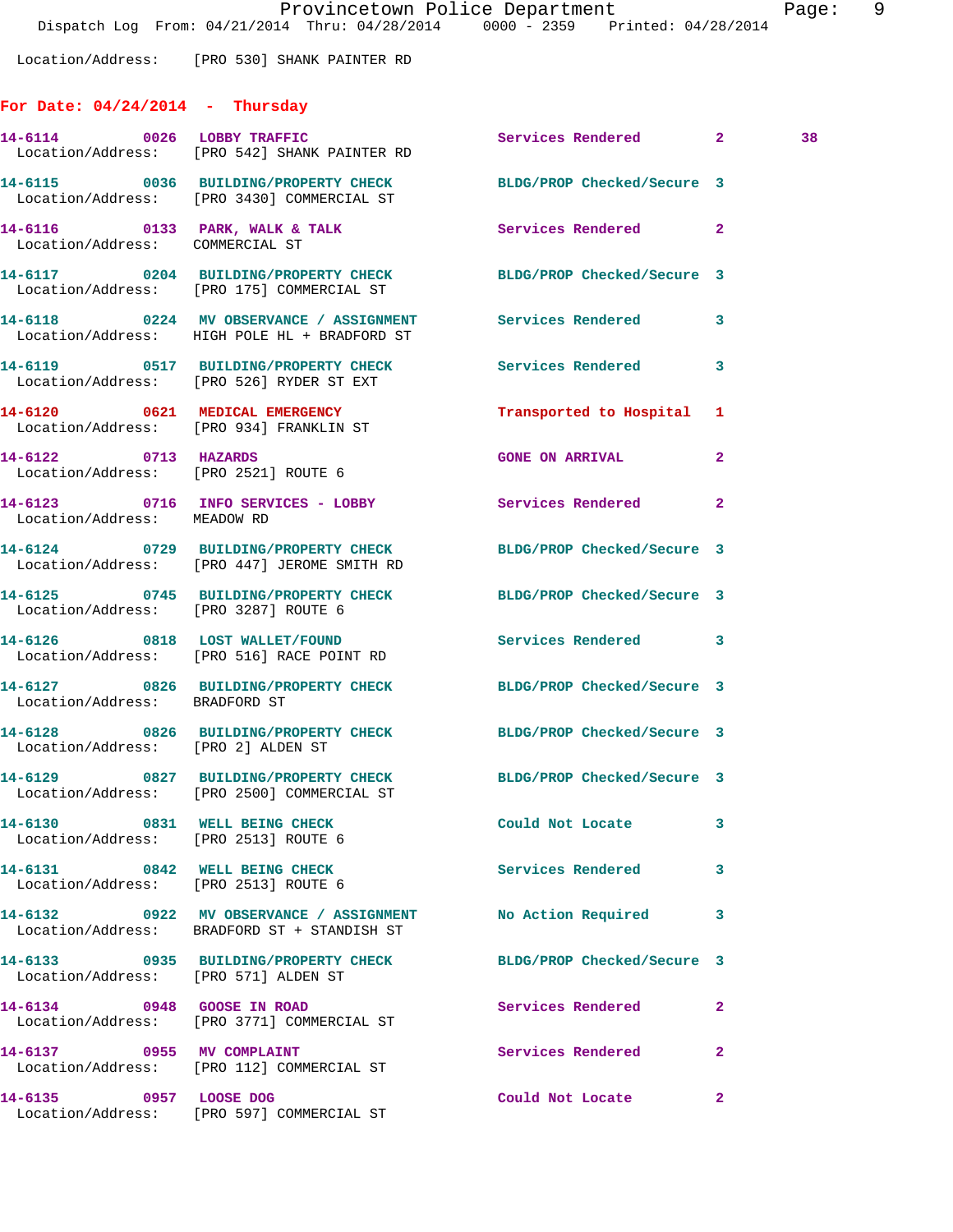|                                                         | Provincetown Police Department Fage: 10<br>Dispatch Log From: 04/21/2014 Thru: 04/28/2014                0000 - 2359   Printed: 04/28/2014 |                         |              |  |
|---------------------------------------------------------|--------------------------------------------------------------------------------------------------------------------------------------------|-------------------------|--------------|--|
|                                                         | 14-6136 1014 ASSIST AGENCY / MUTUAL AID Services Rendered 3<br>Location/Address: [PRO 542] SHANK PAINTER RD                                |                         |              |  |
| Refer To Arrest: 14-41-AR                               | 14-6138 1024 THREATS<br>Location/Address: [PRO 385] COMMERCIAL ST                                                                          | Services Rendered 2     |              |  |
|                                                         | 14-6139 1114 BLOOD SUGAR CHECK Transported to Hospital 1<br>Location/Address: [PRO 1008] NELSON AVE                                        |                         |              |  |
|                                                         | 14-6140 1124 DR ORDERED TRANSPORT Transported to Hospital 1<br>Location/Address: [PRO 544] SHANK PAINTER RD                                |                         |              |  |
|                                                         | 14-6142 1137 MV OBSERVANCE / ASSIGNMENT Services Rendered 3<br>Location/Address: HOWLAND ST + HARRY KEMP WAY                               |                         |              |  |
| Location/Address: [PRO 413] CONWELL ST                  | 14-6143 1139 MV OBSERVANCE / ASSIGNMENT Services Rendered 3                                                                                |                         |              |  |
| 14-6144 1154 MV STOP                                    | Location/Address: [PRO 2518] ROUTE 6                                                                                                       | <b>VERBAL WARNING</b> 3 |              |  |
| Location: RACE POINT ROAD                               | 14-6145 1157 MV STOP                                                                                                                       | <b>VERBAL WARNING</b>   | 3            |  |
|                                                         | 14-6146 1221 PARK, WALK & TALK Services Rendered<br>Location/Address: [PRO 537] SHANK PAINTER RD                                           |                         | $\mathbf{2}$ |  |
|                                                         | 14-6147 1229 PARKING COMPLAINT / GENERAL Citation/Warning Issued 3<br>Location/Address: COMMERCIAL ST + POINT ST                           |                         |              |  |
| 14-6148 1233 HARASSMENT<br>Location/Address: NELSON AVE |                                                                                                                                            | Services Rendered       | $\mathbf{2}$ |  |
|                                                         | 14-6149 1313 PARK, WALK & TALK Services Rendered Location: [PRO 3431] LOPES SQUARE                                                         |                         | $\mathbf{2}$ |  |
|                                                         | 14-6150 1401 FOLLOW UP<br>Location/Address: [PRO 1237] MILLER HILL RD                                                                      | Services Rendered       | $\mathbf{2}$ |  |
|                                                         | 14-6151 1403 MV ACCIDENT<br>Location/Address: WATSONS CT + COURT ST                                                                        | Services Rendered 1     |              |  |
| Location/Address: [PRO 2513] ROUTE 6                    | 14-6152 1413 ASSIST AGENCY / MUTUAL AID Services Rendered 3                                                                                |                         |              |  |
|                                                         | 14-6153 1422 BUILDING/PROPERTY CHECK BLDG/PROP Checked/Secure 3<br>Location/Address: [PRO 3318] CEMETERY RD                                |                         |              |  |
| Location/Address: ROUTE 6                               | 14-6154 1450 ASSIST CITIZEN 5 Services Rendered 3                                                                                          |                         |              |  |
|                                                         | 14-6155 1513 COMPLAINT - STREET PERFORMERS Services Rendered<br>Location/Address: [PRO 105] COMMERCIAL ST                                  |                         | 3            |  |
|                                                         | 14-6156 1518 FOUND REGISTRATION Services Rendered<br>Location/Address: [PRO 542] SHANK PAINTER RD                                          |                         | 3            |  |
|                                                         | 14-6157 1527 PARK, WALK & TALK 1999 Services Rendered<br>Location/Address: [PRO 3739] COMMERCIAL ST                                        |                         | 2            |  |
|                                                         | 14-6158 1546 COMPLAINT - STREET PERFORMERS SPOKEN TO<br>Location/Address: [PRO 105] COMMERCIAL ST                                          |                         | 3            |  |
|                                                         | 14-6159 1604 MV OBSERVANCE / ASSIGNMENT Services Rendered<br>Location/Address: [PRO 1771] CONWELL ST                                       |                         | 3            |  |
|                                                         | 14-6160 1629 BUILDING/PROPERTY CHECK BLDG/PROP Checked/Secure 3<br>Location/Address: [PRO 1714] COMMERCIAL ST                              |                         |              |  |
|                                                         | 14-6161 1636 MV OBSERVANCE / ASSIGNMENT Services Rendered 3                                                                                |                         |              |  |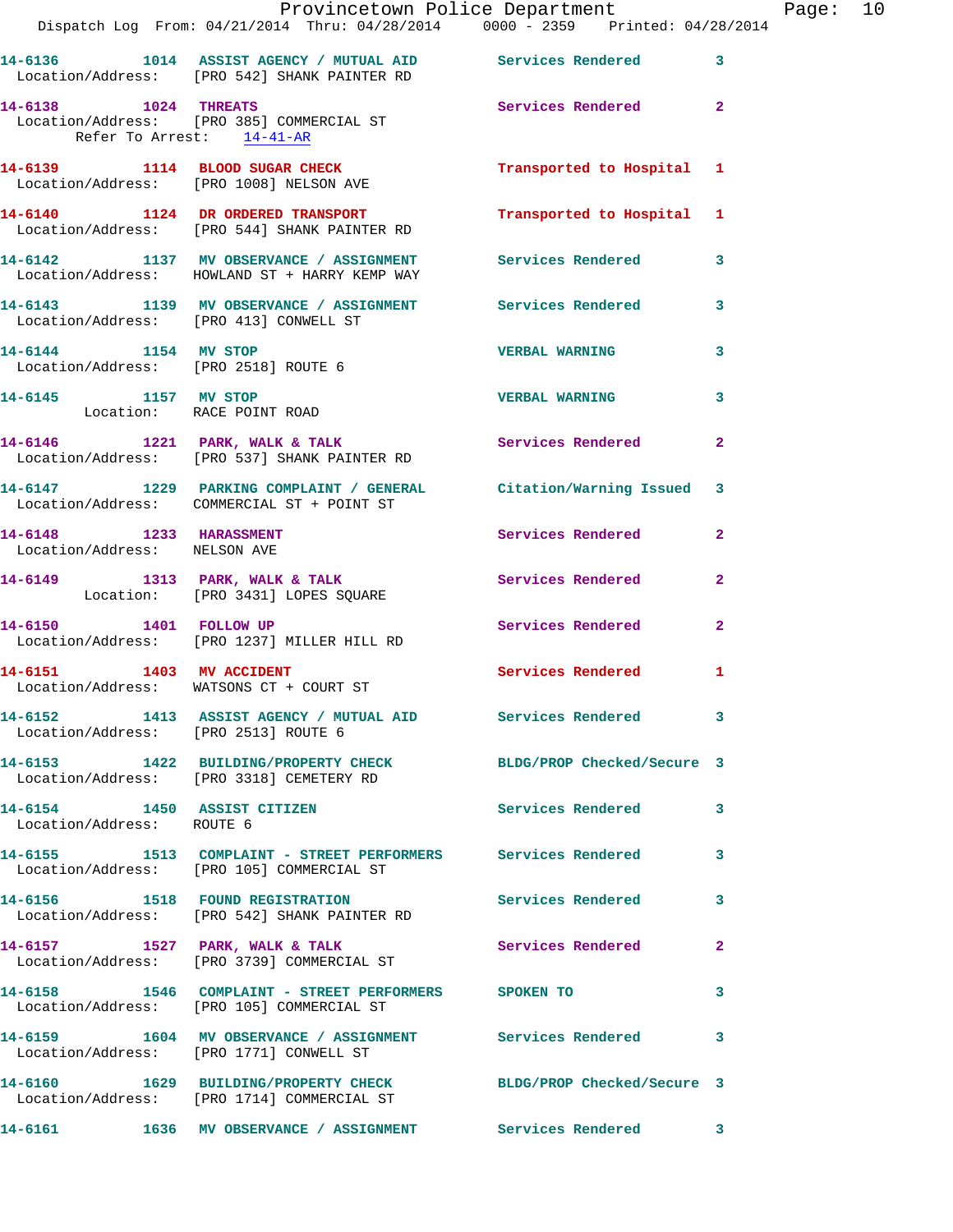|                                     | Provincetown Police Department<br>Dispatch Log From: 04/21/2014 Thru: 04/28/2014 0000 - 2359 Printed: 04/28/2014 |                        |                | Page |
|-------------------------------------|------------------------------------------------------------------------------------------------------------------|------------------------|----------------|------|
|                                     | Location/Address: [PRO 3136] RACE POINT RD                                                                       |                        |                |      |
|                                     | 14-6162 1640 PARK, WALK & TALK Services Rendered Location/Address: COMMERCIAL ST                                 |                        | $\overline{2}$ |      |
|                                     | 14-6163 1647 ASSIST CITIZEN<br>Location/Address: [PRO 1119] WAREHAM ST                                           | Services Rendered      | 3              |      |
|                                     | 14-6164 1702 BUILDING/PROPERTY CHECK BLDG/PROP Checked/Secure 3<br>Location/Address: [PRO 3307] HEATHER'S WAY    |                        |                |      |
|                                     | 14-6165 1707 BUILDING/PROPERTY CHECK BLDG/PROP Checked/Secure 3<br>Location/Address: [PRO 564] BAYBERRY AVE      |                        |                |      |
|                                     | 14-6166 1729 MV OBSERVANCE / ASSIGNMENT Services Rendered<br>Location/Address: [PRO 2494] BRADFORD ST            |                        | 3              |      |
| Location/Address: SHANK PAINTER RD  | 14-6167 1812 911 ABANDONED                                                                                       | Services Rendered      | 1              |      |
|                                     | 14-6168 1845 MV OBSERVANCE / ASSIGNMENT Services Rendered<br>Location/Address: [PRO 1822] RACE POINT RD          |                        | 3              |      |
|                                     | 14-6169 2012 MEDICAL EMERGENCY Transported to Hospital 1<br>Location/Address: [PRO 1004] NELSON AVE              |                        |                |      |
|                                     | 14-6170 2044 BUILDING/PROPERTY CHECK BLDG/PROP Checked/Secure 3<br>Location/Address: [PRO 447] JEROME SMITH RD   |                        |                |      |
|                                     | 14-6171 2045 BUILDING/PROPERTY CHECK BLDG/PROP Checked/Secure 3<br>Location/Address: [PRO 537] SHANK PAINTER RD  |                        |                |      |
|                                     | 14-6172 2058 BUILDING/PROPERTY CHECK BLDG/PROP Checked/Secure 3<br>Location/Address: [PRO 3259] MACMILLAN WHARF  |                        |                |      |
| Location/Address: [PRO 521] ROUTE 6 | 14-6173 2123 BUILDING/PROPERTY CHECK Services Rendered                                                           |                        | 3              |      |
|                                     | 14-6174 2141 PARKING COMPLAINT<br>Location/Address: [PRO 688] ATLANTIC AVE                                       | <b>GONE ON ARRIVAL</b> | 3              |      |
| 14-6175 2205 MV STOP                | Location/Address: [PRO 2362] BRADFORD ST                                                                         | VERBAL WARNING         | 3              |      |
|                                     | 14-6176 2213 BUILDING/PROPERTY CHECK BLDG/PROP Checked/Secure 3<br>Location/Address: [PRO 2539] RYDER ST         |                        |                |      |
| For Date: $04/25/2014$ - Friday     |                                                                                                                  |                        |                |      |
| Location/Address: CONWELL ST        | 14-6178 0016 MV OBSERVANCE / ASSIGNMENT Services Rendered 3                                                      |                        |                |      |
|                                     | 14-6177 0017 BUILDING/PROPERTY CHECK BLDG/PROP Checked/Secure 3<br>Location/Address: [PRO 530] SHANK PAINTER RD  |                        |                |      |
|                                     | 14-6179 0021 BUILDING/PROPERTY CHECK Services Rendered<br>Location/Address: [PRO 2977] COMMERCIAL ST             |                        | 3              |      |
| Location/Address: HEATHER'S WAY     | 14-6180 0033 BUILDING/PROPERTY CHECK BLDG/PROP Checked/Secure 3                                                  |                        |                |      |
|                                     | 14-6181 0040 BUILDING/PROPERTY CHECK BLDG/PROP Checked/Secure 3<br>Location/Address: ROUTE 6 + SHANK PAINTER RD  |                        |                |      |
|                                     | 14-6182 0117 MV OBSERVANCE / ASSIGNMENT Services Rendered<br>Location/Address: [PRO 2489] BRADFORD ST            |                        | 3              |      |
| 14-6183 0122 LOBBY TRAFFIC          | Location/Address: [PRO 542] SHANK PAINTER RD                                                                     | Services Rendered 2    |                | 31   |

age: 11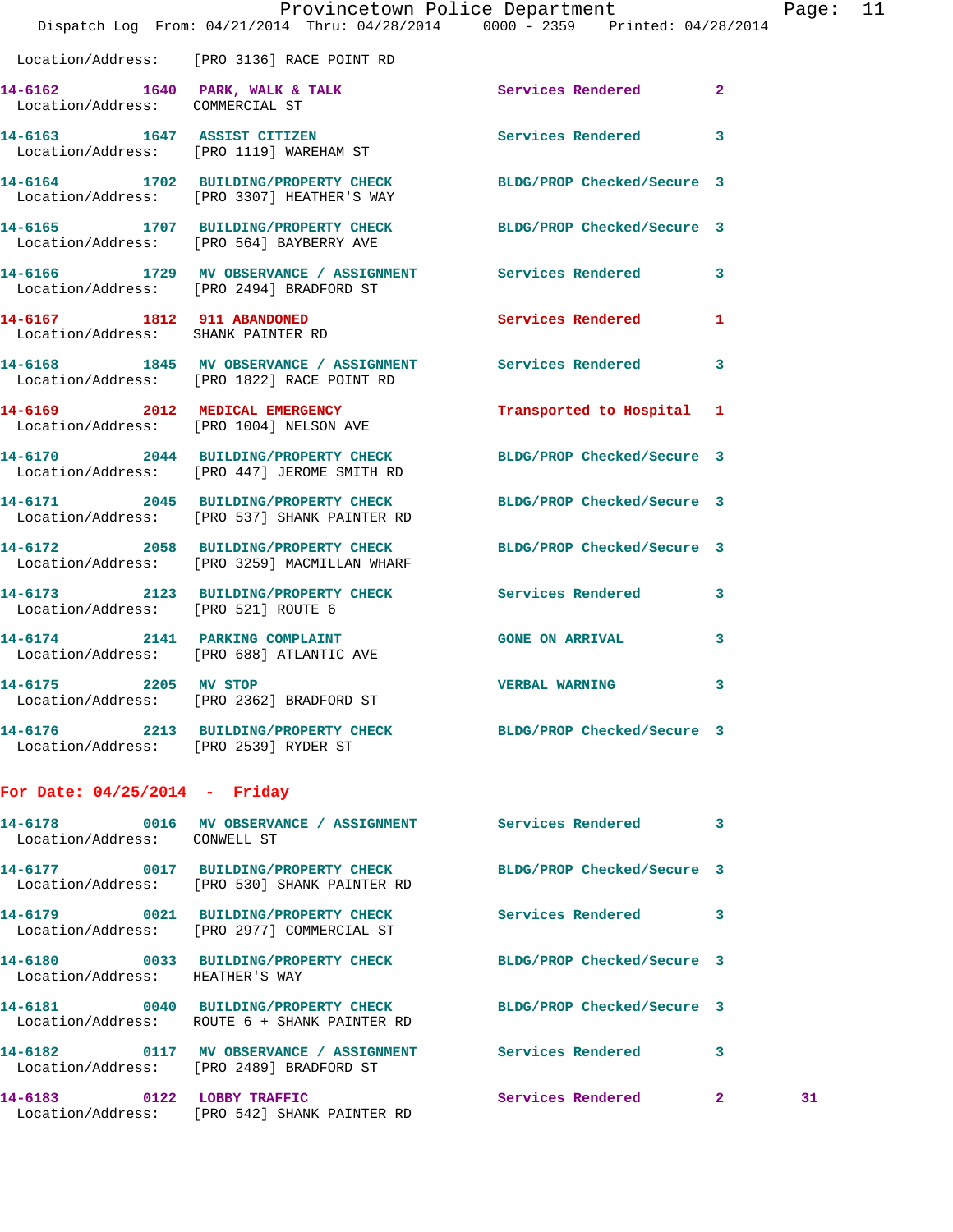|                                        | Provincetown Police Department<br>Dispatch Log From: 04/21/2014 Thru: 04/28/2014                0000 - 2359   Printed: 04/28/2014 |                            |                |
|----------------------------------------|-----------------------------------------------------------------------------------------------------------------------------------|----------------------------|----------------|
|                                        |                                                                                                                                   |                            |                |
|                                        | 14-6184 0149 BUILDING/PROPERTY CHECK Services Rendered<br>Location/Address: [PRO 75] CAPTAIN BERTIE RD                            |                            | 3              |
|                                        | 14-6185 0207 BUILDING/PROPERTY CHECK BLDG/PROP Checked/Secure 3<br>Location/Address: [PRO 447] JEROME SMITH RD                    |                            |                |
|                                        | 14-6186      0228   BUILDING/PROPERTY CHECK        Services Rendered<br>Location/Address:   [PRO 2898] JEROME SMITH RD            |                            | 3              |
|                                        | 14-6187 0236 BUILDING/PROPERTY CHECK Services Rendered<br>Location/Address: [PRO 2206] COMMERCIAL ST                              |                            | 3              |
|                                        | 14-6188 0458 BUILDING/PROPERTY CHECK<br>Location/Address: [PRO 545] SHANK PAINTER RD                                              | BLDG/PROP Checked/Secure 3 |                |
| Location/Address: [PRO 521] ROUTE 6    | 14-6189 0511 BUILDING/PROPERTY CHECK Services Rendered                                                                            |                            | 3              |
| Location/Address: COMMERCIAL ST        | $14-6190$ 0525 PARK, WALK & TALK                                                                                                  | Services Rendered          | $\overline{2}$ |
| Location/Address: [PRO 889] CONWELL ST | 14-6191 0537 MV OBSERVANCE / ASSIGNMENT Services Rendered                                                                         |                            | 3              |
| Location/Address: RACE POINT RD        | 14-6192 0604 MV OBSERVANCE / ASSIGNMENT Services Rendered                                                                         |                            | 3              |
|                                        | 14-6193 0716 BUILDING/PROPERTY CHECK BLDG/PROP Checked/Secure 3<br>Location/Address: [PRO 3317] CEMETERY RD                       |                            |                |
| Location/Address: [PRO 3287] ROUTE 6   | 14-6194 0726 BUILDING/PROPERTY CHECK BLDG/PROP Checked/Secure 3                                                                   |                            |                |
|                                        | 14-6195 0743 PARK, WALK & TALK<br>Location/Address: [PRO 516] RACE POINT RD                                                       | Services Rendered          | $\overline{2}$ |
|                                        | 14-6196 0744 BUILDING/PROPERTY CHECK BLDG/PROP Checked/Secure 3<br>Location/Address: [PRO 2206] COMMERCIAL ST                     |                            |                |
| Location/Address: RACE POINT RD        | 14-6197 		 0752 MV OBSERVANCE / ASSIGNMENT Services Rendered                                                                      |                            | 3              |
|                                        | 14-6198 0834 BUILDING/PROPERTY CHECK<br>Location/Address: [PRO 447] JEROME SMITH RD                                               | BLDG/PROP Checked/Secure 3 |                |
|                                        | 14-6199 0855 BUILDING/PROPERTY CHECK Services Rendered<br>Location/Address: [PRO 16] BRADFORD ST                                  |                            | 3              |
|                                        | 14-6200 0911 MV OBSERVANCE / ASSIGNMENT No Action Required<br>Location/Address: RACE POINT RD + SEASHORE PARK DR                  |                            | 3              |
|                                        | 14-6201 0930 BUILDING/PROPERTY CHECK BLDG/PROP Checked/Secure 3<br>Location/Address: [PRO 3318] CEMETERY RD                       |                            |                |
|                                        | 14-6202 0940 BUILDING/PROPERTY CHECK BLDG/PROP Checked/Secure 3<br>Location/Address: [PRO 2898] JEROME SMITH RD                   |                            |                |
|                                        | 14-6203 0953 LOST WALLET<br>Location/Address: [PRO 442] HARRY KEMP WAY                                                            | <b>Services Rendered</b>   | 3              |
| 14-6204 1023 MV COMPLAINT              | Location/Address: SCHOOL ST + TREMONT ST                                                                                          | No Action Required         | $\overline{2}$ |
| Location/Address: [PRO 2] ALDEN ST     | 14-6205 1038 BUILDING/PROPERTY CHECK BLDG/PROP Checked/Secure 3                                                                   |                            |                |
| Location/Address: [PRO 571] ALDEN ST   | 14-6206 1042 BUILDING/PROPERTY CHECK BLDG/PROP Checked/Secure 3                                                                   |                            |                |
| 14-6207 1057 COMPLAINT                 |                                                                                                                                   | SPOKEN TO                  | 3              |

Location/Address: [PRO 542] SHANK PAINTER RD

Page:  $12$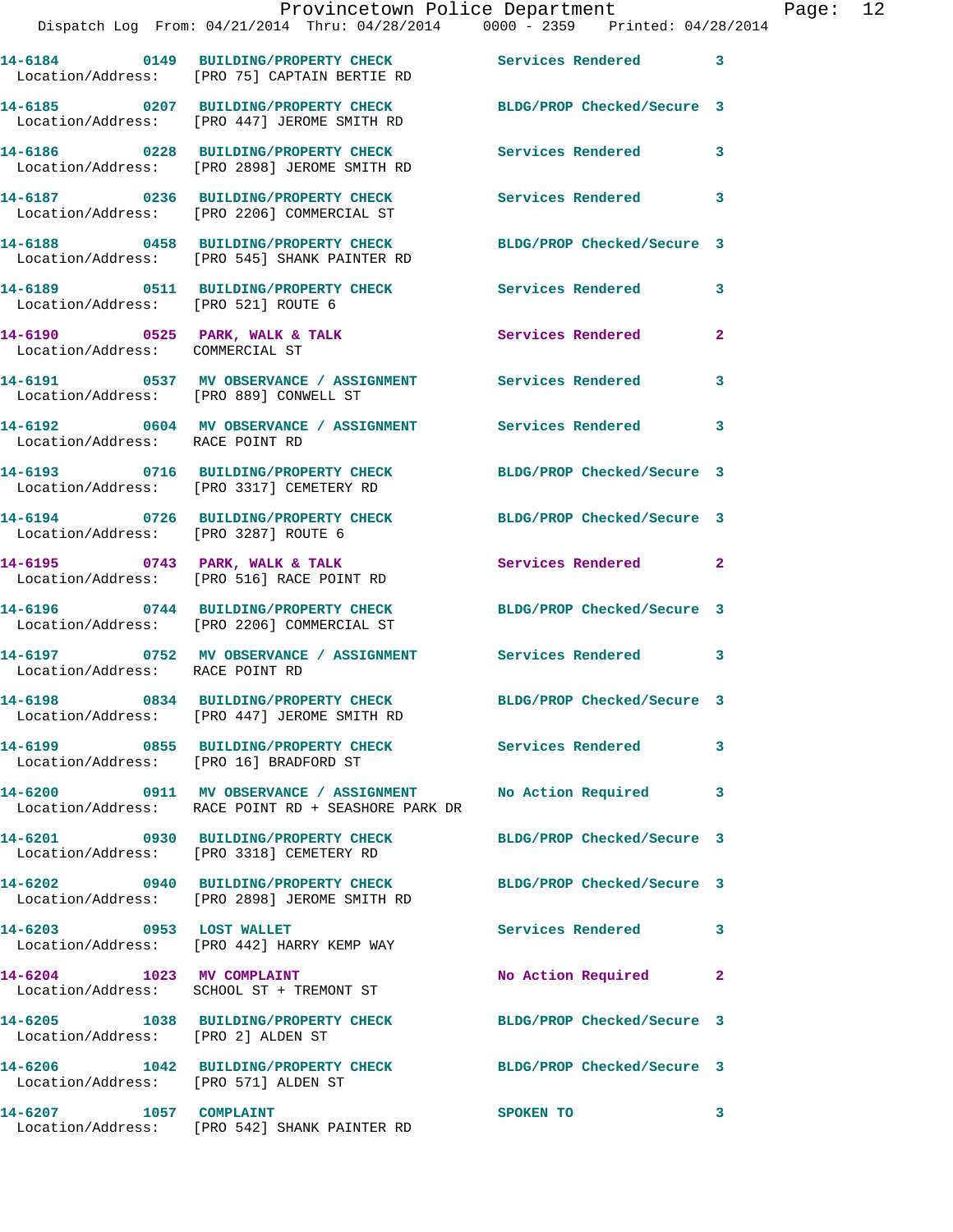|                                                                | 14-6208 1104 ANIMAL CALL<br>Location/Address: [PRO 396] COMMERCIAL ST                                | Services Rendered 2        |                         |
|----------------------------------------------------------------|------------------------------------------------------------------------------------------------------|----------------------------|-------------------------|
|                                                                | 14-6209 1127 MEDICAL EMERGENCY<br>Location/Address: [PRO 1502] BRADFORD ST                           | Transported to Hospital 1  |                         |
| Location/Address: [TRU] ROUTE 6                                | 14-6211 1221 ASSIST AGENCY / MUTUAL AID Services Rendered                                            |                            | $\overline{\mathbf{3}}$ |
| 14-6212 1251 ANIMAL CALL<br>Location/Address: SHANK PAINTER RD |                                                                                                      | Services Rendered          | $\mathbf{2}$            |
|                                                                | 14-6213 1253 PARK, WALK & TALK<br>Location/Address: [PRO 537] SHANK PAINTER RD                       | Services Rendered          | $\overline{2}$          |
|                                                                | 14-6215 1329 MV OBSERVANCE / ASSIGNMENT Services Rendered<br>Location/Address: [PRO 2818] CONWELL ST |                            | 3                       |
| Location/Address: [TRU] DEPOT RD                               | 14-6216 1425 ASSIST AGENCY / MUTUAL AID Services Rendered                                            |                            | 3                       |
| Location/Address: [TRU] GROSS RUN                              | 14-6217 1427 ASSIST AGENCY / MUTUAL AID Services Rendered                                            |                            | $\mathbf{3}$            |
|                                                                | 14-6218 1513 PARK, WALK & TALK<br>Location/Address: [PRO 182] COMMERCIAL ST                          | <b>Services Rendered</b>   | $\mathbf{2}$            |
| 14-6219 1518 COMPLAINT                                         | Location/Address: [PRO 542] SHANK PAINTER RD                                                         | SPOKEN TO                  | 3                       |
| 14-6221 1616 FOLLOW UP                                         | Location/Address: [PRO 1094] RACE POINT RD                                                           | Services Rendered          | $\mathbf{2}$            |
| 14-6222 1643 PARKING COMPLAINT                                 | Location/Address: [PRO 1547] COMMERCIAL ST                                                           | <b>Services Rendered</b>   | 3                       |
|                                                                | 14-6223 1657 FOUND KEYS<br>Location/Address: [PRO 542] SHANK PAINTER RD                              | Services Rendered          | 3                       |
| 14-6224 1709 911 GENERAL                                       | Location/Address: [PRO 2490] PROVINCELANDS RD                                                        | Services Rendered          | $\mathbf{1}$            |
| Location/Address: CONWELL ST                                   | 14-6225 1735 MV OBSERVANCE / ASSIGNMENT Services Rendered 3                                          |                            |                         |
| 1747 COMPLAINT<br>14-6226                                      | Location/Address: [PRO 542] SHANK PAINTER RD                                                         | SPOKEN TO                  | 3                       |
|                                                                | 14-6227 1756 BUILDING/PROPERTY CHECK<br>Location/Address: [PRO 3307] HEATHER'S WAY                   | BLDG/PROP Checked/Secure 3 |                         |
|                                                                | 14-6228 1757 MV OBSERVANCE / ASSIGNMENT<br>Location/Address: [PRO 3136] RACE POINT RD                | Services Rendered          | 3                       |
|                                                                | 14-6229 1821 BUILDING/PROPERTY CHECK<br>Location/Address: [PRO 519] RACE POINT RD                    | BLDG/PROP Checked/Secure 3 |                         |
| 14-6230                                                        | 1909 ASSIST CITIZEN<br>Location/Address: [PRO 542] SHANK PAINTER RD                                  | SPOKEN TO                  | 3                       |
|                                                                | 14-6231 1929 BUILDING/PROPERTY CHECK<br>Location/Address: [PRO 1714] COMMERCIAL ST                   | BLDG/PROP Checked/Secure 3 |                         |
| 14-6232                                                        | 1951 BUILDING/PROPERTY CHECK<br>Location/Address: [PRO 2898] JEROME SMITH RD                         | BLDG/PROP Checked/Secure 3 |                         |
|                                                                | 14-6233 2048 BUILDING/PROPERTY CHECK<br>Location/Address: [PRO 2206] COMMERCIAL ST                   | BLDG/PROP Checked/Secure 3 |                         |
| 14-6234 2054 DISTURBANCE                                       |                                                                                                      | Services Rendered 1        |                         |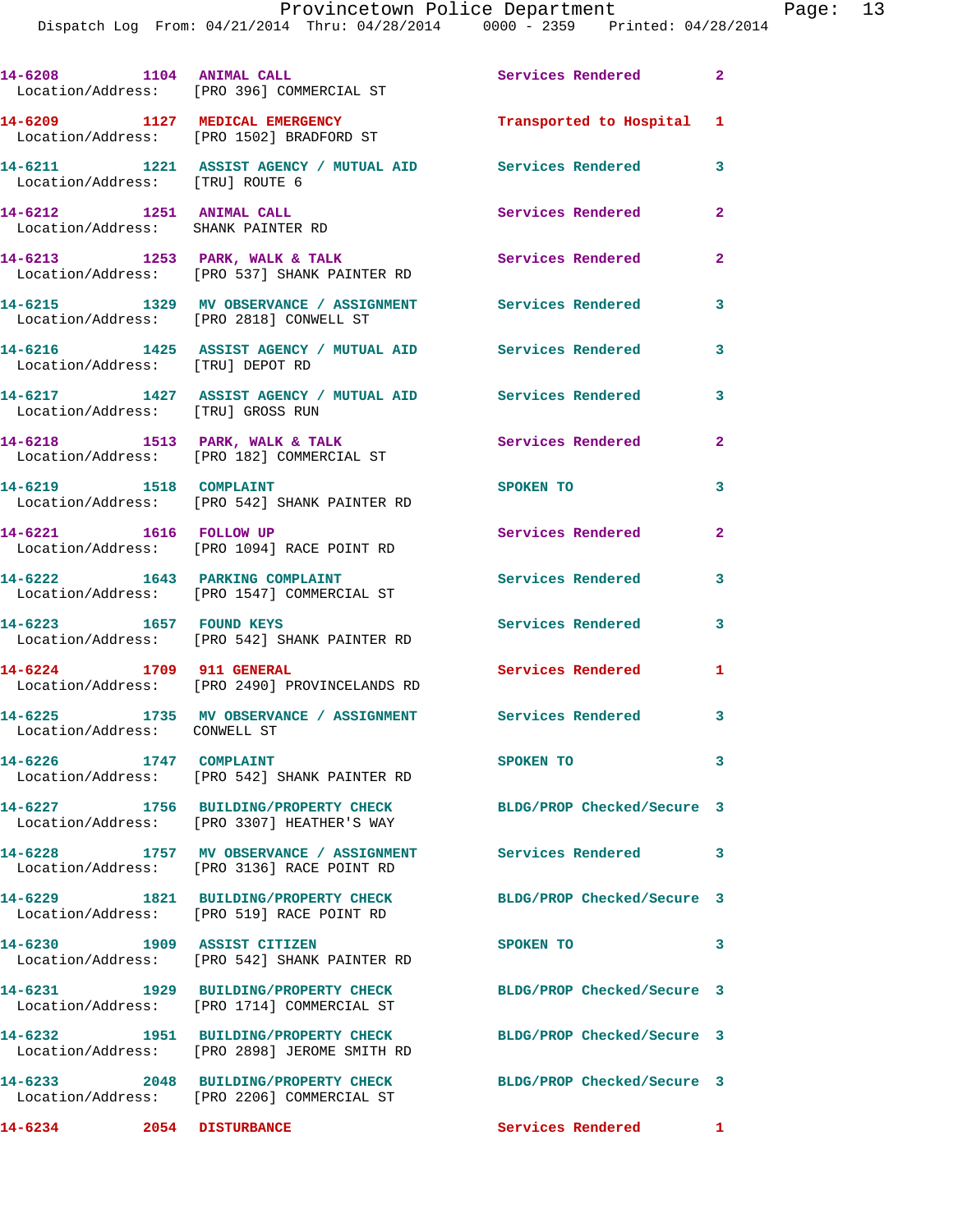|                                                                     | Provincetown Police Department                                                                                |                            | Page           |
|---------------------------------------------------------------------|---------------------------------------------------------------------------------------------------------------|----------------------------|----------------|
|                                                                     | Dispatch Log From: 04/21/2014 Thru: 04/28/2014 0000 - 2359 Printed: 04/28/2014                                |                            |                |
| Location/Address: [PRO 1] BAYBERRY AVE                              |                                                                                                               |                            |                |
| 14-6235 2056 MV STOP                                                | Location/Address: [PRO 2479] ROUTE 6                                                                          | <b>VERBAL WARNING</b>      | 3              |
|                                                                     | 14-6236 2114 BAR CHECK<br>Location/Address: [PRO 3443] COMMERCIAL ST                                          | Services Rendered          | $\overline{2}$ |
| 14-6237 2124 911 ABANDONED                                          | Location/Address: [PRO 2379] PILGRIM HEIGHTS RD                                                               | Services Rendered          | 1              |
| 14-6238 2156 MV STOP<br>Location/Address: [PRO 2513] ROUTE 6        |                                                                                                               | <b>VERBAL WARNING</b>      | 3              |
|                                                                     | 14-6239 2204 BUILDING/PROPERTY CHECK BLDG/PROP Checked/Secure 3<br>Location/Address: [PRO 1638] COMMERCIAL ST |                            |                |
|                                                                     | 14-6240 2207 BUILDING/PROPERTY CHECK<br>Location/Address: [PRO 1778] SHANK PAINTER RD                         | BLDG/PROP Checked/Secure 3 |                |
|                                                                     | 14-6241 2332 BUILDING/PROPERTY CHECK BLDG/PROP Checked/Secure 3<br>Location/Address: [PRO 488] MAYFLOWER AVE  |                            |                |
|                                                                     | 14-6242 2340 BUILDING/PROPERTY CHECK<br>Location/Address: [PRO 3307] HEATHER'S WAY                            | BLDG/PROP Checked/Secure 3 |                |
| For Date: $04/26/2014$ - Saturday                                   |                                                                                                               |                            |                |
|                                                                     | 14-6243 0000 LOBBY TRAFFIC<br>Location/Address: [PRO 542] SHANK PAINTER RD                                    | Services Rendered 2        | 18             |
| $14-6244$ 0016 PARK, WALK & TALK<br>Location/Address: COMMERCIAL ST |                                                                                                               | Services Rendered          | $\mathbf{2}$   |
| Location/Address: [PRO 413] CONWELL ST                              | 14-6245 0036 MV OBSERVANCE / ASSIGNMENT Services Rendered                                                     |                            | 3              |
|                                                                     | 14-6246 0038 BUILDING/PROPERTY CHECK BLDG/PROP Checked/Secure 3<br>Location/Address: [PRO 1714] COMMERCIAL ST |                            |                |
|                                                                     | 14-6247 0048 BUILDING/PROPERTY CHECK BLDG/PROP Checked/Secure 3<br>Location/Address: [PRO 178] COMMERCIAL ST  |                            |                |
|                                                                     | 14-6248 0116 MV OBSERVANCE / ASSIGNMENT Services Rendered<br>Location/Address: HIGH POLE HL + BRADFORD ST     |                            | 3              |
|                                                                     | 14-6249 0235 BUILDING/PROPERTY CHECK<br>Location/Address: [PRO 526] RYDER ST EXT                              | Services Rendered          | 3              |
|                                                                     | 14-6250 0311 BUILDING/PROPERTY CHECK<br>Location/Address: [PRO 3259] MACMILLAN WHARF                          | BLDG/PROP Checked/Secure 3 |                |
|                                                                     | 14-6252 0316 GOUT PAIN/TRANSPORT<br>Location/Address: [PRO 3430] COMMERCIAL ST                                | Transported to Hospital 1  |                |
|                                                                     | 14-6251 0321 BUILDING/PROPERTY CHECK<br>Location/Address: [PRO 105] COMMERCIAL ST                             | BLDG/PROP Checked/Secure 3 |                |
|                                                                     | 14-6254 0425 INTERNAL BLEEDING/TRANSPORT<br>Location/Address: [PRO 2558] BRADFORD ST                          | Transported to Hospital 1  |                |
|                                                                     | 14-6255 0734 BUILDING/PROPERTY CHECK<br>Location/Address: [PRO 3292] COMMERCIAL ST                            | BLDG/PROP Checked/Secure 3 |                |
| Location/Address: CONWELL ST                                        | 14-6256 0748 MV OBSERVANCE / ASSIGNMENT Services Rendered                                                     |                            | 3              |
| 14-6257 0812 MEDICAL EMERGENCY                                      |                                                                                                               | Transported to Hospital 1  |                |

Location/Address: [PRO 539] SHANK PAINTER RD

age: 14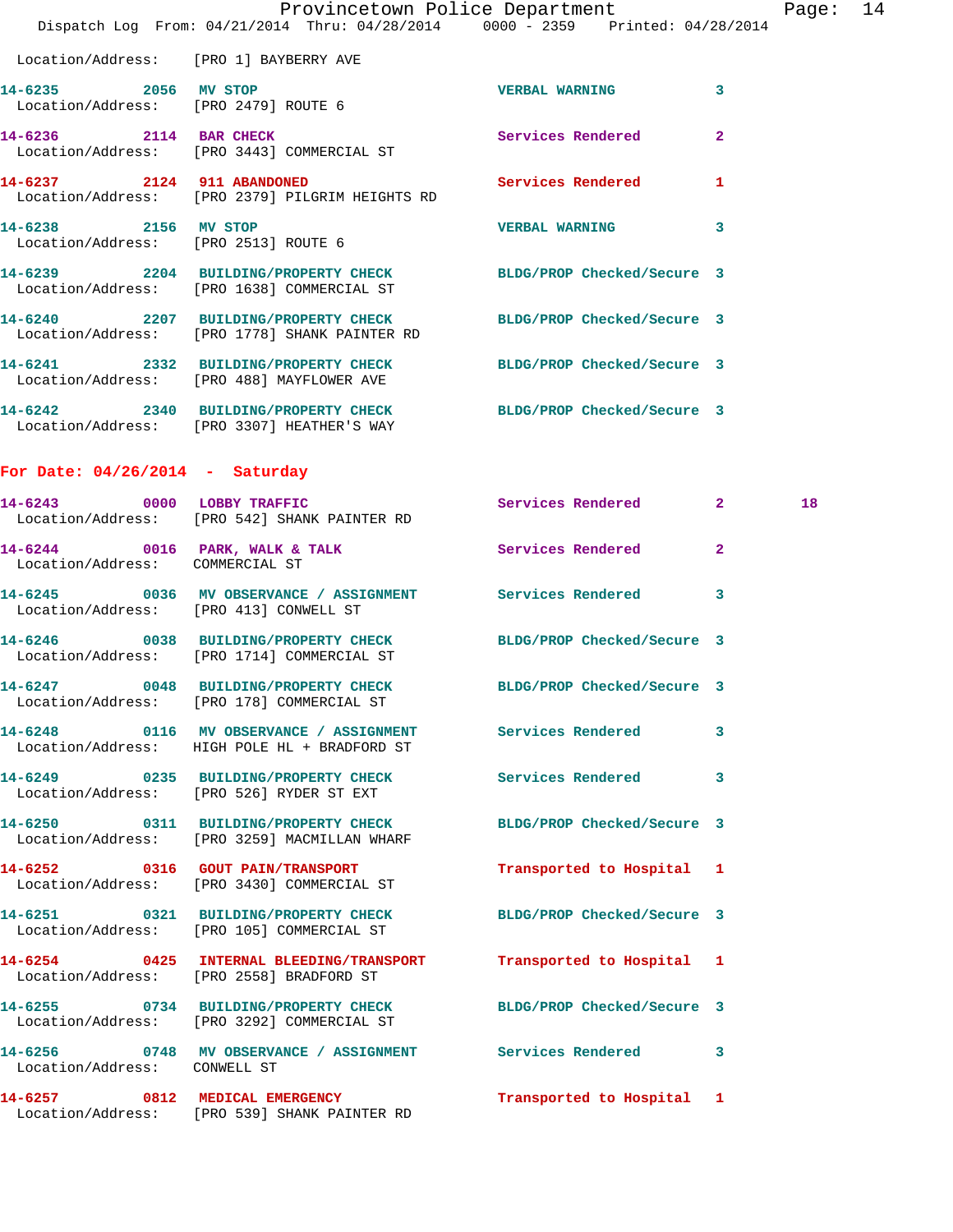|                                                              | Provincetown Police Department Page: 15<br>Dispatch Log From: 04/21/2014 Thru: 04/28/2014 0000 - 2359 Printed: 04/28/2014 |                            |                         |
|--------------------------------------------------------------|---------------------------------------------------------------------------------------------------------------------------|----------------------------|-------------------------|
|                                                              | 14-6258 0835 MEDICAL EMERGENCY<br>Location/Address: [PRO 3222] ALDEN ST                                                   | Transported to Hospital 1  |                         |
| Location/Address: NELSON AVE                                 | 14-6260 0928 911 GENERAL                                                                                                  | Services Rendered 1        |                         |
|                                                              | 14-6261 0942 PARK, WALK & TALK Services Rendered 2<br>Location/Address: [PRO 516] RACE POINT RD                           |                            |                         |
| Location/Address: [PRO 2] ALDEN ST                           | 14-6262 1040 BUILDING/PROPERTY CHECK BLDG/PROP Checked/Secure 3                                                           |                            |                         |
|                                                              | 14-6263 1204 COMPLAINT<br>Location/Address: [PRO 536] SHANK PAINTER RD                                                    | Services Rendered 3        |                         |
|                                                              | 14-6264 1213 MEDICAL EMERGENCY<br>Location/Address: [PRO 442] HARRY KEMP WAY                                              | Transported to Hospital 1  |                         |
|                                                              | 14-6265 1229 COMPLAINT<br>Location/Address: [PRO 105] COMMERCIAL ST                                                       | SPOKEN TO                  | 3                       |
|                                                              | 14-6267 1302 FOUND WALLET-RETURNED No Action Required 3<br>Location/Address: [PRO 3296] SHANK PAINTER RD                  |                            |                         |
|                                                              | 14-6268 1306 HARASSMENT<br>Location/Address: [PRO 1103] SHIPS WAY RD                                                      | SPOKEN TO                  | $\mathbf{2}$            |
|                                                              | 14-6269 1322 MV OBSERVANCE / ASSIGNMENT No Action Required 3<br>Location/Address: [PRO 105] COMMERCIAL ST                 |                            |                         |
| 14-6270 1326 MV STOP                                         | Location/Address: BRADFORD ST + SHANK PAINTER RD                                                                          | <b>VERBAL WARNING</b>      | $\mathbf{3}$            |
|                                                              | 14-6271 1329 LOST A SET OF KEYS<br>Location/Address: [PRO 542] SHANK PAINTER RD                                           | <b>Services Rendered</b>   | 3                       |
| 14-6272 1341 MV STOP                                         | Location/Address: RYDER ST + COMMERCIAL ST                                                                                | <b>VERBAL WARNING</b>      | $\overline{\mathbf{3}}$ |
|                                                              | 14-6273 1353 ASSIST CITIZEN<br>Location/Address: [PRO 1537] COMMERCIAL ST                                                 | Taken/Referred to Other 3  |                         |
|                                                              | 14-6274 1459 BUILDING/PROPERTY CHECK<br>Location/Address: [PRO 3307] HEATHER'S WAY                                        | BLDG/PROP Checked/Secure 3 |                         |
|                                                              | 14-6275 1503 BUILDING/PROPERTY CHECK BLDG/PROP Checked/Secure 3<br>Location/Address: [PRO 2898] JEROME SMITH RD           |                            |                         |
|                                                              | 14-6276 1504 MV OBSERVANCE / ASSIGNMENT Services Rendered 3<br>Location/Address: [PRO 1562] CONWELL ST                    |                            |                         |
| Location/Address: COMMERCIAL ST                              | 14-6277 1532 PARK, WALK & TALK                                                                                            | Services Rendered          | $\mathbf{2}$            |
|                                                              | 14-6278 1655 BUILDING/PROPERTY CHECK BLDG/PROP Checked/Secure 3<br>Location/Address: [PRO 1168] WINTHROP ST               |                            |                         |
|                                                              | 14-6279 1727 BUILDING/PROPERTY CHECK BLDG/PROP Checked/Secure 3<br>Location/Address: [PRO 3317] CEMETERY RD               |                            |                         |
| Location/Address: CONWELL ST                                 | 14-6280 1730 MV OBSERVANCE / ASSIGNMENT Services Rendered 3                                                               |                            |                         |
| 14-6281 1732 MV STOP<br>Location/Address: HOWLAND ST         |                                                                                                                           | <b>VERBAL WARNING</b>      | 3                       |
| 14-6282 1741 MV STOP<br>Location/Address: [PRO 2513] ROUTE 6 |                                                                                                                           | <b>VERBAL WARNING</b>      | 3                       |
|                                                              | 14-6283 1820 FOUND WALLET<br>Location/Address: [PRO 542] SHANK PAINTER RD                                                 | Services Rendered 3        |                         |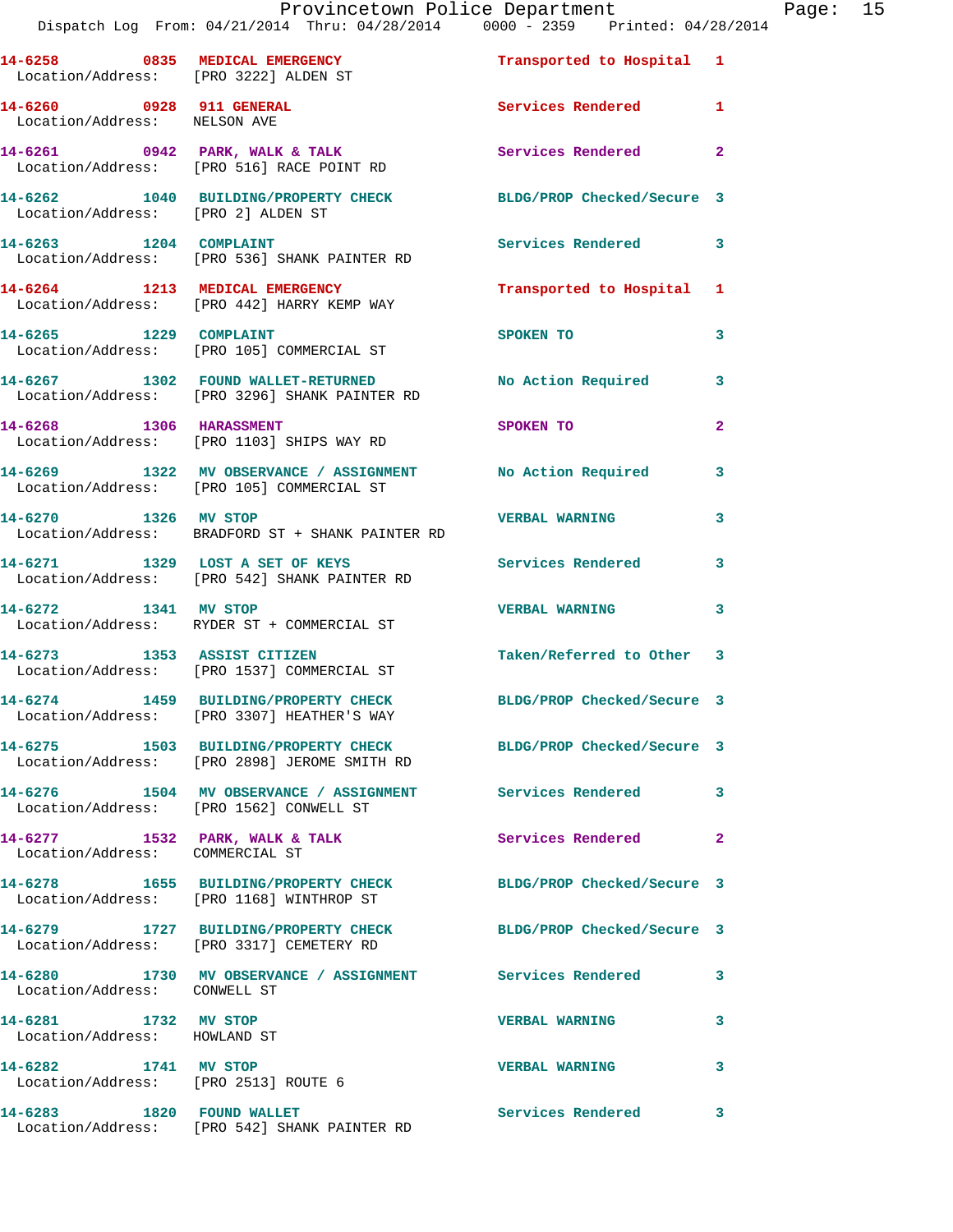| Location/Address: [PRO 571] ALDEN ST                              | 14-6284 1827 BUILDING/PROPERTY CHECK BLDG/PROP Checked/Secure 3                                                |                            |              |                 |
|-------------------------------------------------------------------|----------------------------------------------------------------------------------------------------------------|----------------------------|--------------|-----------------|
| 14-6285 1832 MV STOP<br>Location/Address: [PRO 2519] ROUTE 6      |                                                                                                                | <b>VERBAL WARNING</b>      | 3            |                 |
| 14-6286 1921 ASSIST CITIZEN                                       | Location/Address: ALLERTON ST + COMMERCIAL ST                                                                  | Could Not Locate           | 3            |                 |
| 14-6287 1927 ASSIST CITIZEN                                       | Location/Address: [PRO 542] SHANK PAINTER RD                                                                   | <b>Services Rendered</b>   | 3            |                 |
|                                                                   | 14-6288 2044 SERVE WARRANT<br>Location/Address: [PRO 1584] MONTELLO ST<br>Refer To Arrest: 14-42-AR            | Arrest(s) Made             | 3            |                 |
| 14-6289 2115 EVALUATION                                           | Location/Address: [PRO 542] SHANK PAINTER RD                                                                   | Services Rendered 1        |              |                 |
|                                                                   | 14-6290 2137 BUILDING/PROPERTY CHECK BLDG/PROP Checked/Secure 3<br>Location/Address: [PRO 1714] COMMERCIAL ST  |                            |              |                 |
| 14-6291 2343 PARK, WALK & TALK<br>Location/Address: COMMERCIAL ST |                                                                                                                | Services Rendered          | $\mathbf{2}$ |                 |
|                                                                   | 14-6293 2352 BUILDING/PROPERTY CHECK Services Rendered 3<br>Location/Address: [PRO 2483] COMMERCIAL ST         |                            |              |                 |
|                                                                   | 14-6292 2353 BUILDING/PROPERTY CHECK BLDG/PROP Checked/Secure 3<br>Location/Address: [PRO 447] JEROME SMITH RD |                            |              |                 |
|                                                                   | 14-6294 2353 BUILDING/PROPERTY CHECK<br>Location/Address: [PRO 1778] SHANK PAINTER RD                          | BLDG/PROP Checked/Secure 3 |              |                 |
|                                                                   | 14-6295 2359 MV OBSERVANCE / ASSIGNMENT Services Rendered 3<br>Location/Address: [PRO 2818] CONWELL ST         |                            |              |                 |
| For Date: $04/27/2014$ - Sunday                                   |                                                                                                                |                            |              |                 |
| 14-6302 0000 LOBBY TRAFFIC                                        | Location/Address: [PRO 542] SHANK PAINTER RD                                                                   | Services Rendered 2        |              | 12 <sub>1</sub> |
|                                                                   | 14-6296 0002 BUILDING/PROPERTY CHECK BLDG/PROP Checked/Secure 3<br>Location/Address: [PRO 1714] COMMERCIAL ST  |                            |              |                 |
| Location/Address: HEATHER'S WAY                                   | 14-6297 0004 BUILDING/PROPERTY CHECK BLDG/PROP Checked/Secure 3                                                |                            |              |                 |
|                                                                   | 14-6298 0009 MV OBSERVANCE / ASSIGNMENT Services Rendered 3                                                    |                            |              |                 |

Location/Address: COMMERCIAL ST

Location/Address: [PRO 3430] COMMERCIAL ST

**14-6305 0227 MV OBSERVANCE / ASSIGNMENT Services Rendered 3** 

Location/Address: [PRO 2489] BRADFORD ST

**14-6299 0041 PARK, WALK & TALK Services Rendered 2** 

**14-6300 0043 BUILDING/PROPERTY CHECK Services Rendered 3**  Location/Address: [PRO 1646] WINSLOW ST

**14-6303 0200 BUILDING/PROPERTY CHECK Services Rendered 3** 

**14-6304 0207 BUILDING/PROPERTY CHECK Services Rendered 3**  Location/Address: [PRO 2481] TREMONT ST

Location/Address: SHANK PAINTER RD

**14-6306 0240 BUILDING/PROPERTY CHECK BLDG/PROP Checked/Secure 3**  Location/Address: [PRO 1859] ROUTE 6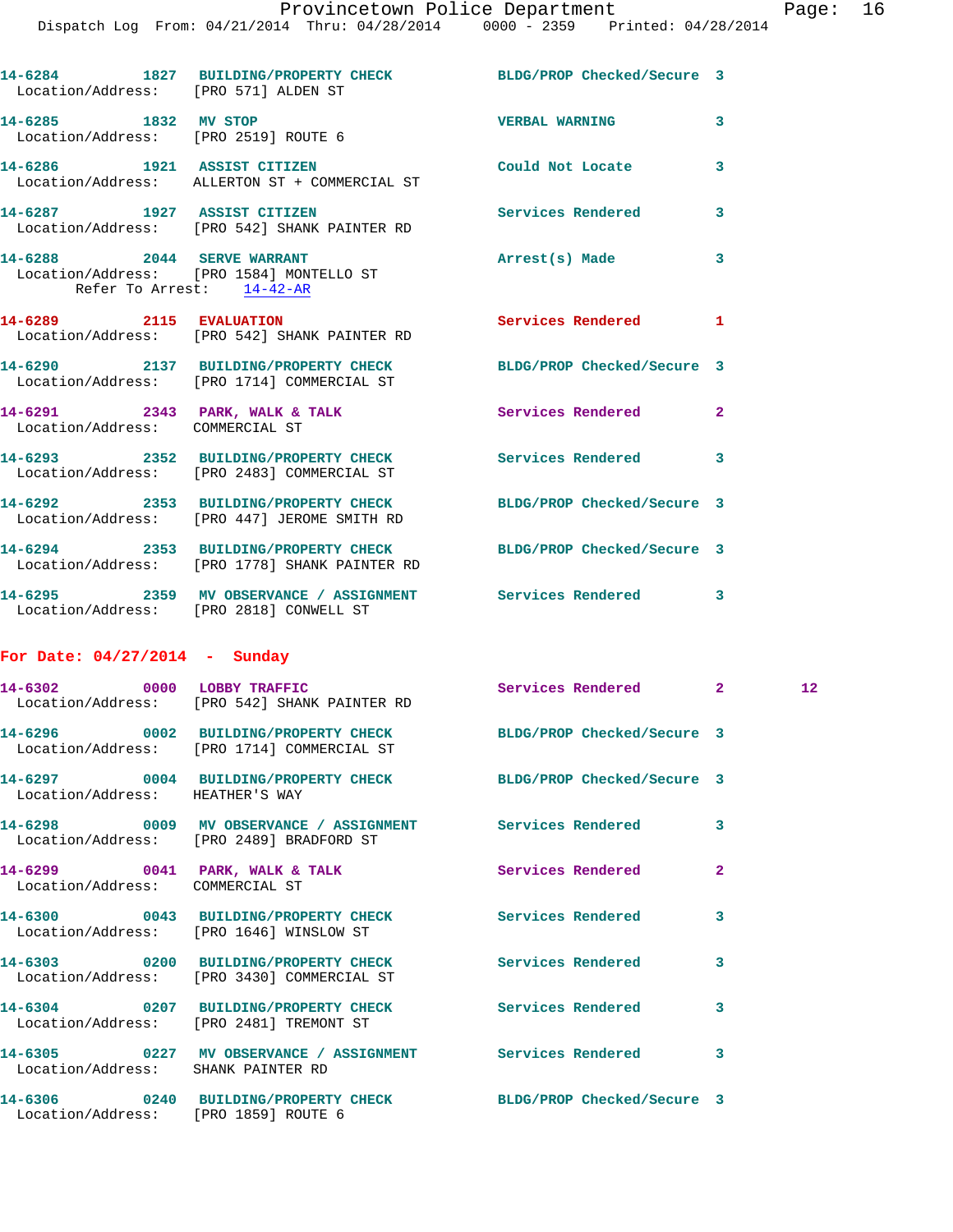|                                       | Provincetown Police Department<br>Dispatch Log From: 04/21/2014 Thru: 04/28/2014 0000 - 2359 Printed: 04/28/2014 |                         | Page: $17$ |  |
|---------------------------------------|------------------------------------------------------------------------------------------------------------------|-------------------------|------------|--|
| Location/Address: [PRO 521] ROUTE 6   | 14-6307 0304 BUILDING/PROPERTY CHECK Services Rendered 3                                                         |                         |            |  |
|                                       | 14-6308 0438 BUILDING/PROPERTY CHECK BLDG/PROP Checked/Secure 3<br>Location/Address: [PRO 444] HIGH POLE HILL    |                         |            |  |
|                                       | 14-6310 0450 BUILDING/PROPERTY CHECK BLDG/PROP Checked/Secure 3<br>Location/Address: [PRO 516] RACE POINT RD     |                         |            |  |
| Location/Address: [PRO 2539] RYDER ST | 14-6309 0454 BUILDING/PROPERTY CHECK BLDG/PROP Checked/Secure 3                                                  |                         |            |  |
|                                       | 14-6312 0516 BUILDING/PROPERTY CHECK Services Rendered<br>Location/Address: [PRO 2500] COMMERCIAL ST             | $\overline{\mathbf{3}}$ |            |  |
|                                       | 14-6313 0555 BUILDING/PROPERTY CHECK Services Rendered<br>Location/Address: [PRO 564] BAYBERRY AVE               | $\overline{\mathbf{3}}$ |            |  |
|                                       | 14-6314 0742 BUILDING/PROPERTY CHECK Services Rendered<br>Location/Address: [PRO 3259] MACMILLAN WHARF           | $\mathbf{3}$            |            |  |
|                                       | 14-6315 0817 BUILDING/PROPERTY CHECK BLDG/PROP Checked/Secure 3<br>Location/Address: [PRO 530] SHANK PAINTER RD  |                         |            |  |
|                                       | 14-6316 0843 BUILDING/PROPERTY CHECK BLDG/PROP Checked/Secure 3<br>Location/Address: [PRO 440] HARRY KEMP WAY    |                         |            |  |

**14-6317 0847 BUILDING/PROPERTY CHECK BLDG/PROP Checked/Secure 3**  Location/Address: [PRO 1671] MASONIC PL

**14-6318 0939 MV OBSERVANCE / ASSIGNMENT No Action Required 3**  Location/Address: [PRO 2577] BRADFORD ST

**14-6319 0942 MV STOP VERBAL WARNING 3**  Location/Address: [PRO 569] WINSLOW ST

**14-6320 1001 MV STOP VERBAL WARNING 3**  Location/Address: STANDISH ST + BRADFORD ST

**14-6321 1009 MV OBSERVANCE / ASSIGNMENT Services Rendered 3**  Location/Address: [PRO 413] CONWELL ST

**14-6322 1232 FOUND PURSE Services Rendered 3**  Location/Address: [PRO 526] RYDER ST EXT

Location/Address: [PRO 488] MAYFLOWER AVE

Location/Address: [PRO 43] BRADFORD ST

Location/Address: [PRO 3317] CEMETERY RD

**14-6329 1428 ASSIST AGENCY / MUTUAL AID Services Rendered 3** 

**14-6324 1349 MV OBSERVANCE / ASSIGNMENT Services Rendered 3**  Location/Address: [PRO 2577] BRADFORD ST

**14-6325 1353 MV STOP VERBAL WARNING 3** 

Location/Address: [PRO 105] COMMERCIAL ST

Location/Address: [PRO 182] COMMERCIAL ST

Location/Address: ROUTE 6 + SNAIL RD

Location/Address: [PRO 1092] RACE RD

**14-6330 1545 COMPLAINT SPOKEN TO 3**  Location/Address: [PRO 542] SHANK PAINTER RD

**14-6323 1332 BUILDING/PROPERTY CHECK BLDG/PROP Checked/Secure 3** 

14-6326 1404 PARK, WALK & TALK **Services Rendered** 2

**14-6327 1410 BUILDING/PROPERTY CHECK BLDG/PROP Checked/Secure 3** 

**14-6328 1425 BUILDING/PROPERTY CHECK BLDG/PROP Checked/Secure 3** 

**14-6331 1506 COMPLAINT SPOKEN TO 3**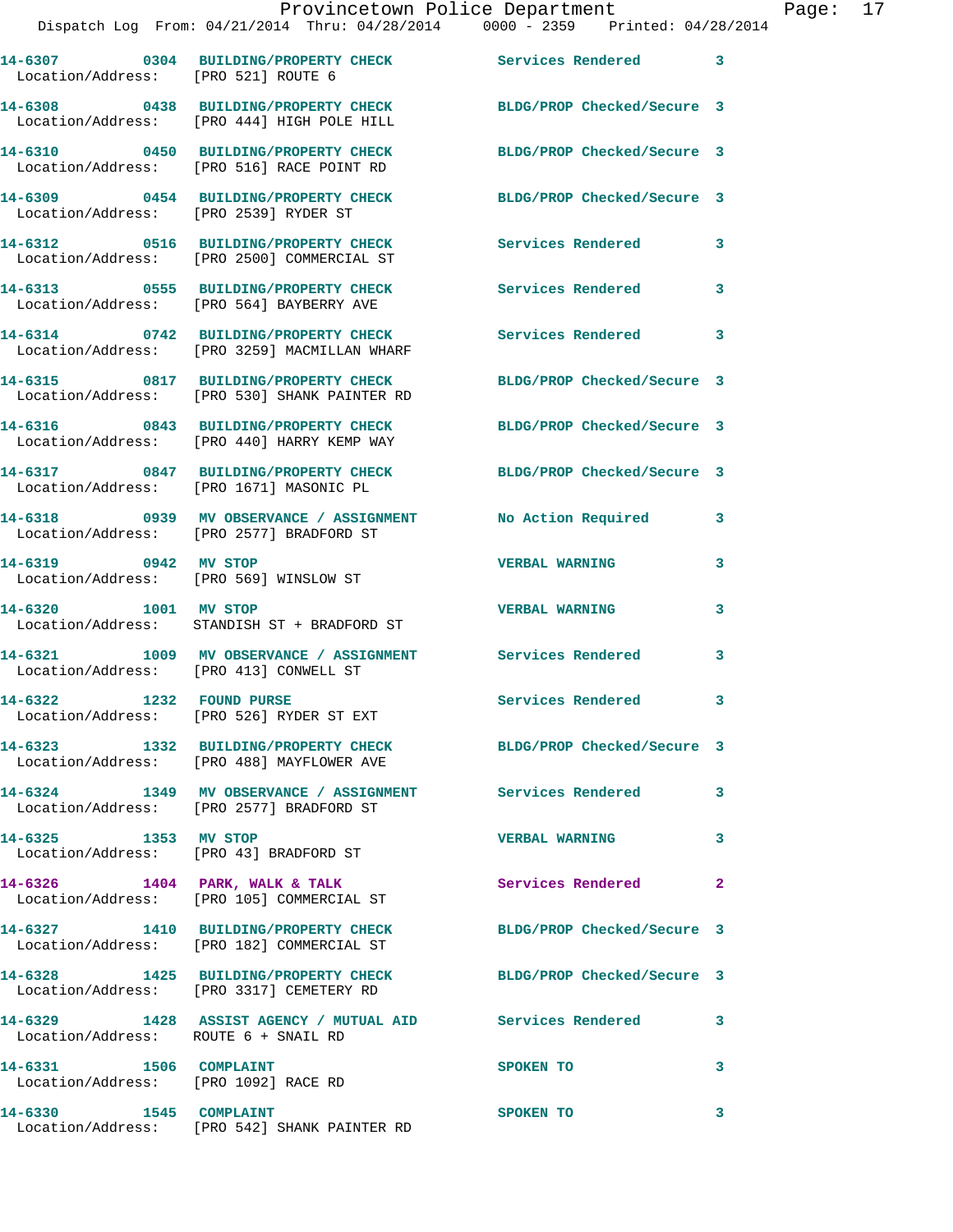|                                                                      | 14-6332 1626 BUILDING/PROPERTY CHECK<br>Location/Address: [PRO 2206] COMMERCIAL ST    | BLDG/PROP Checked/Secure 3 |                |
|----------------------------------------------------------------------|---------------------------------------------------------------------------------------|----------------------------|----------------|
|                                                                      | 14-6333 1718 BUILDING/PROPERTY CHECK<br>Location/Address: [PRO 3317] CEMETERY RD      | BLDG/PROP Checked/Secure 3 |                |
|                                                                      | 14-6334 1731 PARKING COMPLAINT<br>Location/Address: [PRO 1329] COMMERCIAL ST          | Citation/Warning Issued 3  |                |
|                                                                      | 14-6335 1830 BUILDING/PROPERTY CHECK<br>Location/Address: [PRO 447] JEROME SMITH RD   | BLDG/PROP Checked/Secure 3 |                |
| 14-6336 1909 ASSIST CITIZEN<br>Location/Address: [PRO 1916] COURT ST |                                                                                       | <b>Services Rendered</b>   | 3              |
|                                                                      | 14-6337 1938 BUILDING/PROPERTY CHECK<br>Location/Address: [PRO 519] RACE POINT RD     | BLDG/PROP Checked/Secure 3 |                |
|                                                                      | 14-6338 2115 BUILDING/PROPERTY CHECK<br>Location/Address: [PRO 3259] MACMILLAN WHARF  | BLDG/PROP Checked/Secure 3 |                |
| Location/Address: [PRO 3287] ROUTE 6                                 | 14-6339 2126 BUILDING/PROPERTY CHECK                                                  | BLDG/PROP Checked/Secure 3 |                |
| 14-6340 2256 THREATS                                                 | Location/Address: [PRO 357] COMMERCIAL ST                                             | SPOKEN TO                  | $\overline{2}$ |
|                                                                      | 14-6341 2321 BUILDING/PROPERTY CHECK<br>Location/Address: [PRO 530] SHANK PAINTER RD  | BLDG/PROP Checked/Secure 3 |                |
|                                                                      | 14-6342 2327 BUILDING/PROPERTY CHECK<br>Location/Address: [PRO 2977] COMMERCIAL ST    | Services Rendered          | 3              |
| 14-6343 2340 MEDICAL EMERGENCY<br>Location/Address:                  | [PRO 3737] BRADFORD ST                                                                | Services Rendered          | 1              |
|                                                                      | 14-6344 2341 BUILDING/PROPERTY CHECK<br>Location/Address: [PRO 545] SHANK PAINTER RD  | BLDG/PROP Checked/Secure 3 |                |
|                                                                      | 14-6345 2347 MV STOP/VERBAL 89/4A<br>Location/Address: BRADFORD ST + SHANK PAINTER RD | <b>VERBAL WARNING</b>      | 3              |
|                                                                      | 14-6346 2354 MV OBSERVANCE / ASSIGNMENT<br>Location/Address: [PRO 106] COMMERCIAL ST  | Services Rendered          | 3              |
| For Date: 04/28/2014 - Monday                                        |                                                                                       |                            |                |
| 14-6347 0008 LOBBY TRAFFIC                                           | Location/Address: [PRO 542] SHANK PAINTER RD                                          | Services Rendered          | 2              |
| Location/Address: [PRO 37] BRADFORD ST                               |                                                                                       |                            | 3              |
|                                                                      | 14-6349 0100 BUILDING/PROPERTY CHECK<br>Location/Address: [PRO 2206] COMMERCIAL ST    | <b>Services Rendered</b>   | 3              |
|                                                                      | 14-6350 0107 BUILDING/PROPERTY CHECK<br>Location/Address: [PRO 1638] COMMERCIAL ST    | BLDG/PROP Checked/Secure 3 |                |
|                                                                      | Location/Address: HIGH POLE HL + BRADFORD ST                                          | Services Rendered          | 3              |
|                                                                      | 14-6352 0116 MV OBSERVANCE / ASSIGNMENT                                               | <b>Services Rendered</b>   | 3              |

Location/Address: [PRO 3430] COMMERCIAL ST

**14-6353 0118 MV STOP/VERBAL 90/7 HEADLIGHT VERBAL WARNING 3**  Location/Address: ROUTE 6 + HOWLAND ST

**14-6354 0202 BUILDING/PROPERTY CHECK BLDG/PROP Checked/Secure 3**